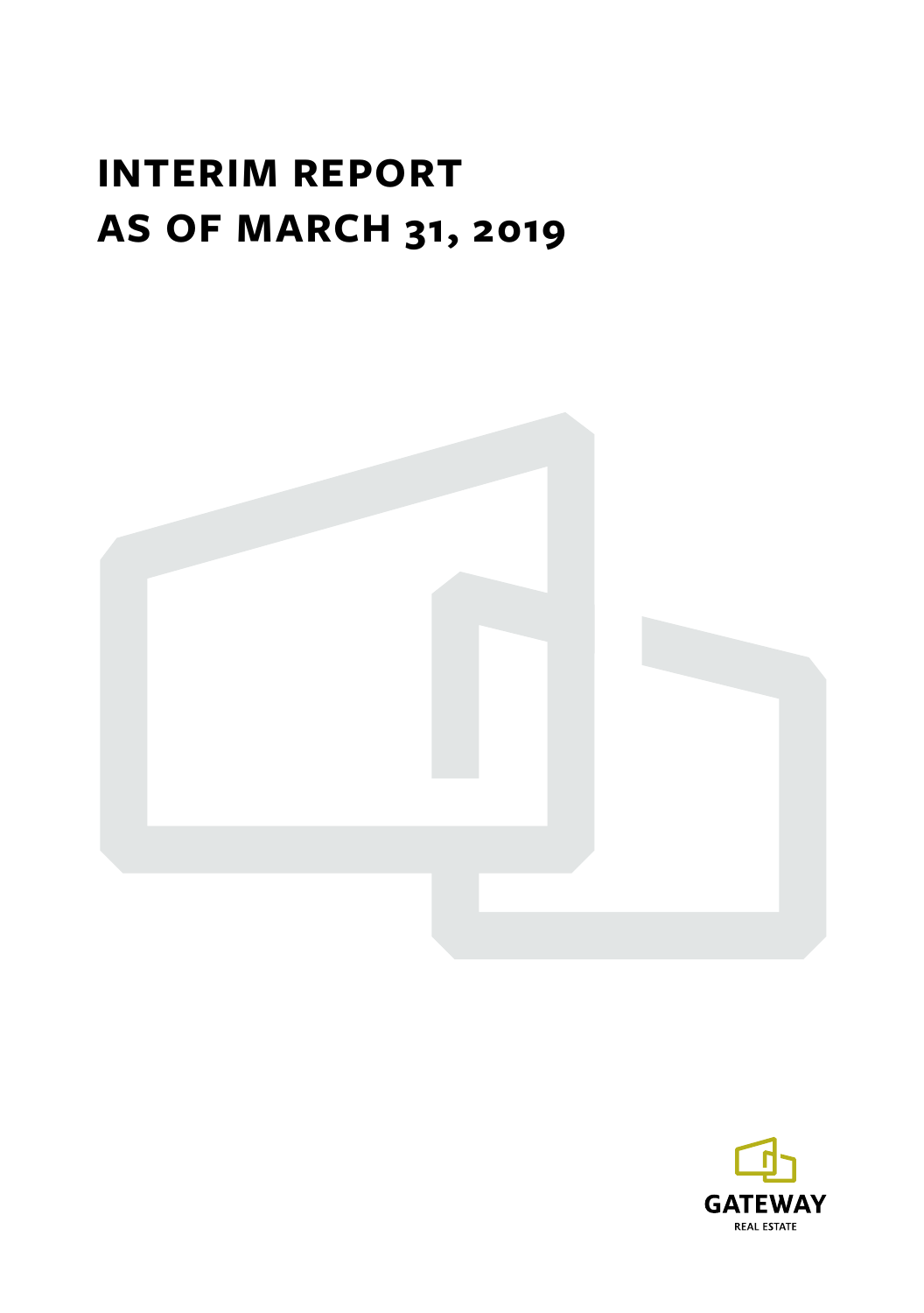# **AT A GLANCE**

**Key financial indicators**

| in Tsd. €                              | $01.01 -$<br>31.03.2019 | $01.01 -$<br>31.03.2018 |
|----------------------------------------|-------------------------|-------------------------|
|                                        |                         |                         |
| Sales revenues                         | 11,611                  | 3,028                   |
| Change in investment real estate value | 1,770                   |                         |
| EBIT (adjusted)                        | 7,021                   | 5,271                   |
| Consolidated result                    | $-2,831$                | $-1,246$                |
| Earnings per share                     | $-0.02$                 | $-0.08$                 |
|                                        |                         |                         |
|                                        | 31.03.2019              | 31.12.2018              |
| Balance sheet total                    | 774,282                 | 798,616                 |
| Equity                                 | 145,535                 | 148,425                 |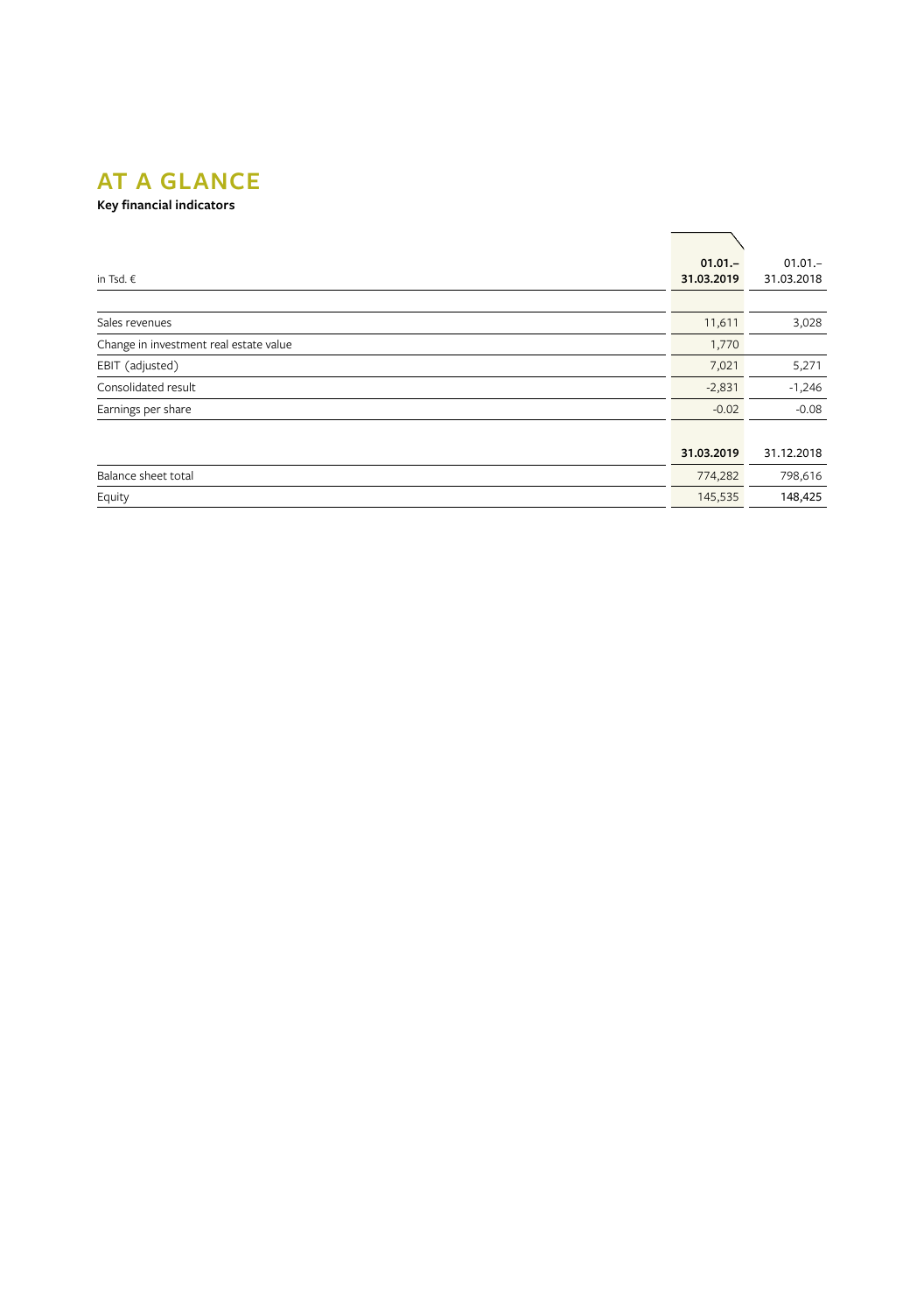# **ABOUT US**

Gateway Real Estate AG is a leading developer of commercial and residential real estate in Germany, We operate in seven regions throughout Germany where there is a strong demand for high-end real estate,

Gateway Real Estate AG and its subsidiaries cover the entire value chain: from plot and project acquisition to development. construction and sales, We also have a very strong network at our disposal. and have established many strategic partnerships in order to generate attractive returns for our shareholders,

#### **Table of contents**

- 02 Foreword by the Management Board
- 04 IFRS Consolidated statement of financial position
- 06 IFRS Consolidated statement of comprehensive income
- 08 IFRS Consolidated statement of changes in equity
- 10 IFRS Consolidated statement of cash flows
- 12 Notes to the consolidated financial statements
- 28 Financial calendar/Imprint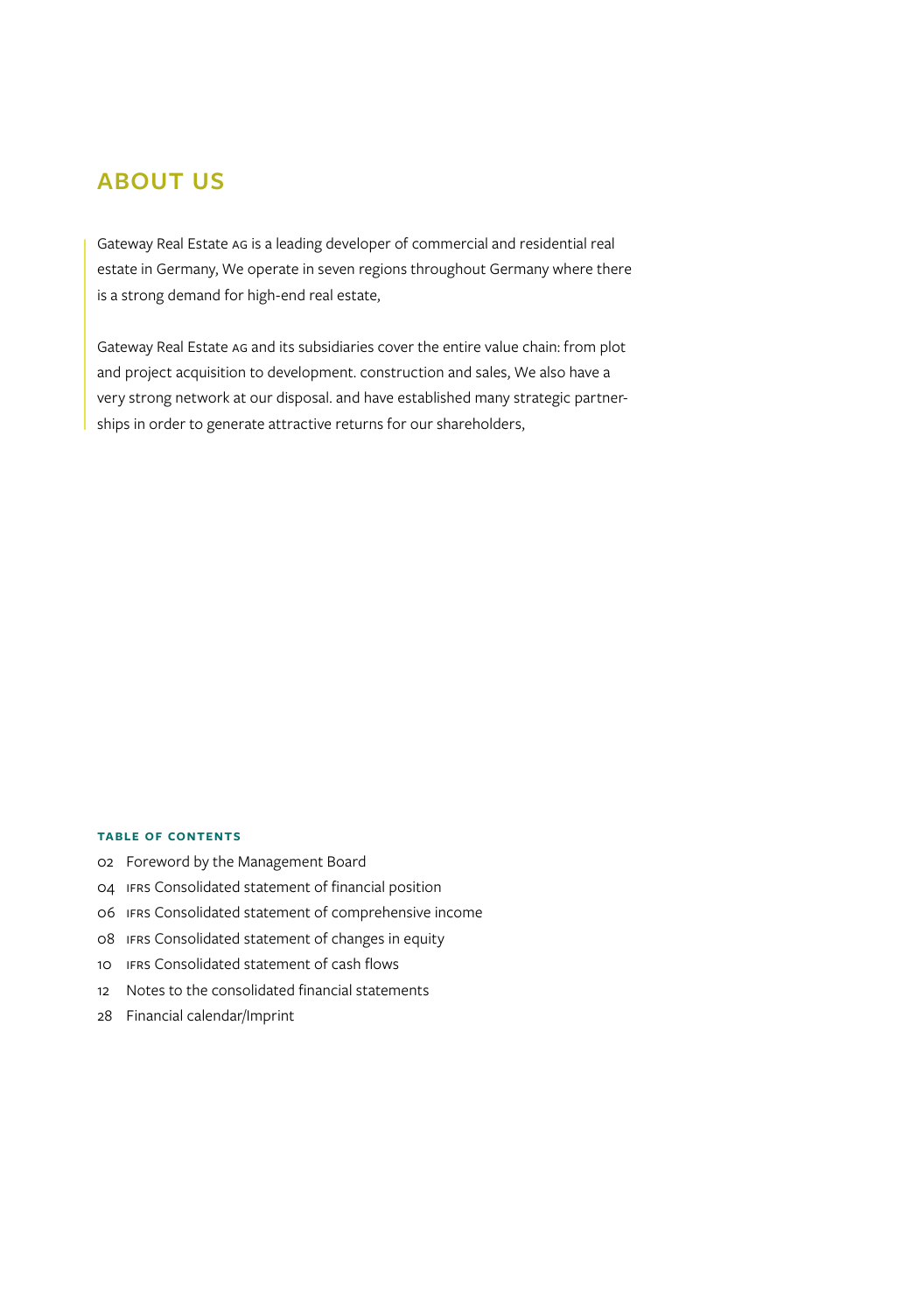# **Dear shareholders. Ladies and Gentlemen.**

The year 2019 was as successful as it was intense for Gateway Real Estate  AG. After we had laid the groundwork for an expansion of our business model in the past year, we started to implement the new strategy in practice in the   first quarter.

Gateway is now one of the leading developers of commercial and residential properties in Germany. Shortly after the end of the first quarter, we expanded our comprehensive development pipeline to a gross development volume (i.e. the gross value of all our committed development projects) of €4.1  billion. For example, we will develop a technology campus for the U.S. IT and advisory group IBM in Stuttgart. The campus will provide space for 3,500  employees on around 42,000  sqm. The completion of this lighthouse project is scheduled for the year  2021. This is complemented by potential development projects in the amount of approximately €1.4  billion. We have entered into the negotiation stage as regards forward sales for several of our development projects. This involves the sale of properties developed based on building permits to investors prior to completion. We generate revenues based on the progress of the construction activities upon the conclusion of a forward sales contract.

We sold three properties from our inventory portfolio in the first quarter, and we have concluded attractive letters of intent for several additional properties and started intense negotiations with potential buyers. Accordingly, we expect that the sales transactions will be completed during the course of the year.

We also achieved encouraging success in the financing area and our capital market presence, respectively. For example, we changed the listing of our share from the Stuttgart Stock Exchange to the Prime Standard of the  Frankfurt Stock Exchange. Accordingly, we are now listed in the highest quality segment in Germany. This increases the visibility of our share for domestic and international investors. The change was the first successful ipo in the Prime Standard in this year. At the same time, we announced a capital increase. For this purpose, 10 per cent from authorized capital was available to us, which we were able to place with institutional investors from Germany and other countries. The corporate action was met with high demand despite a challenging market environment. The proceeds from the  capital increase will enable us to accelerate our future growth and improve our  financing structure. For this purpose, we have already redeemed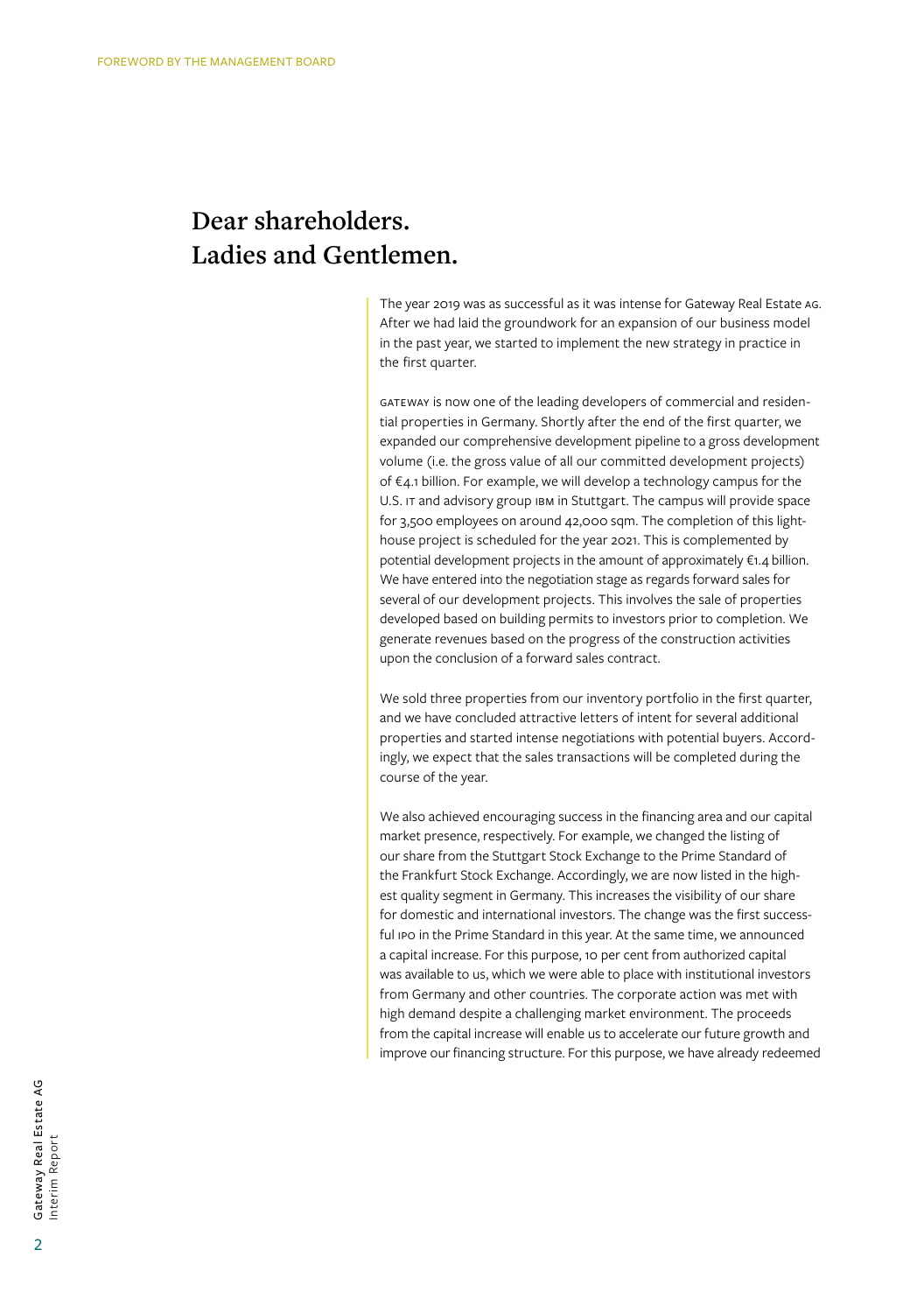loans from interim financing for an amount of approximately €50  million and  thus reduced our interest expenses by a high single-digit million amount. We use  interim financings, for example, to acquire land for future projects or  within the scope of project developments until they are refinanced by forward sales or sales.

In connection with the capital increase, our majority shareholder also sold shares in its holding. We now have a free float of around 25 per cent, which increases the liquidity of the share and improves its tradability. Our group of shareholders was significantly expanded accordingly. Apart from domestic and European investors, we were also able to convince overseas investors of the GATEWAY's business model on a road show in New York.

The adjustment of our business model and the successful capital market transactions represent important steps in a successful future and future growth of GATEWAY. We continue to see high demand for commercial and residential properties in the top 7 cities and in the high-growth metropolitan regions in Germany. We want to continue to benefit from this high demand. Thanks to our successful operating subsidiaries and an established network for all project development stages – the acquisition of land and the sale of  development projects – we are well prepared to follow this path.

Following the increased focus on project business. our revenues are more strongly influenced by the sale and the transfer of projects. Depending on  the relevant date of sale or transfer of projects, quarterly earnings can vary substantially quarter-on-quarter. In line with our planning, no projects were completed or transferred during the first quarter. Accordingly, the adjusted EBIT amounted to €7,021 thousand. Sales of development projects and inventory properties as well as the associated revenues are, in turn, expected to occur during the year.

Yours sincerely,

Manfred Hillenbrand Tobias Meibom

3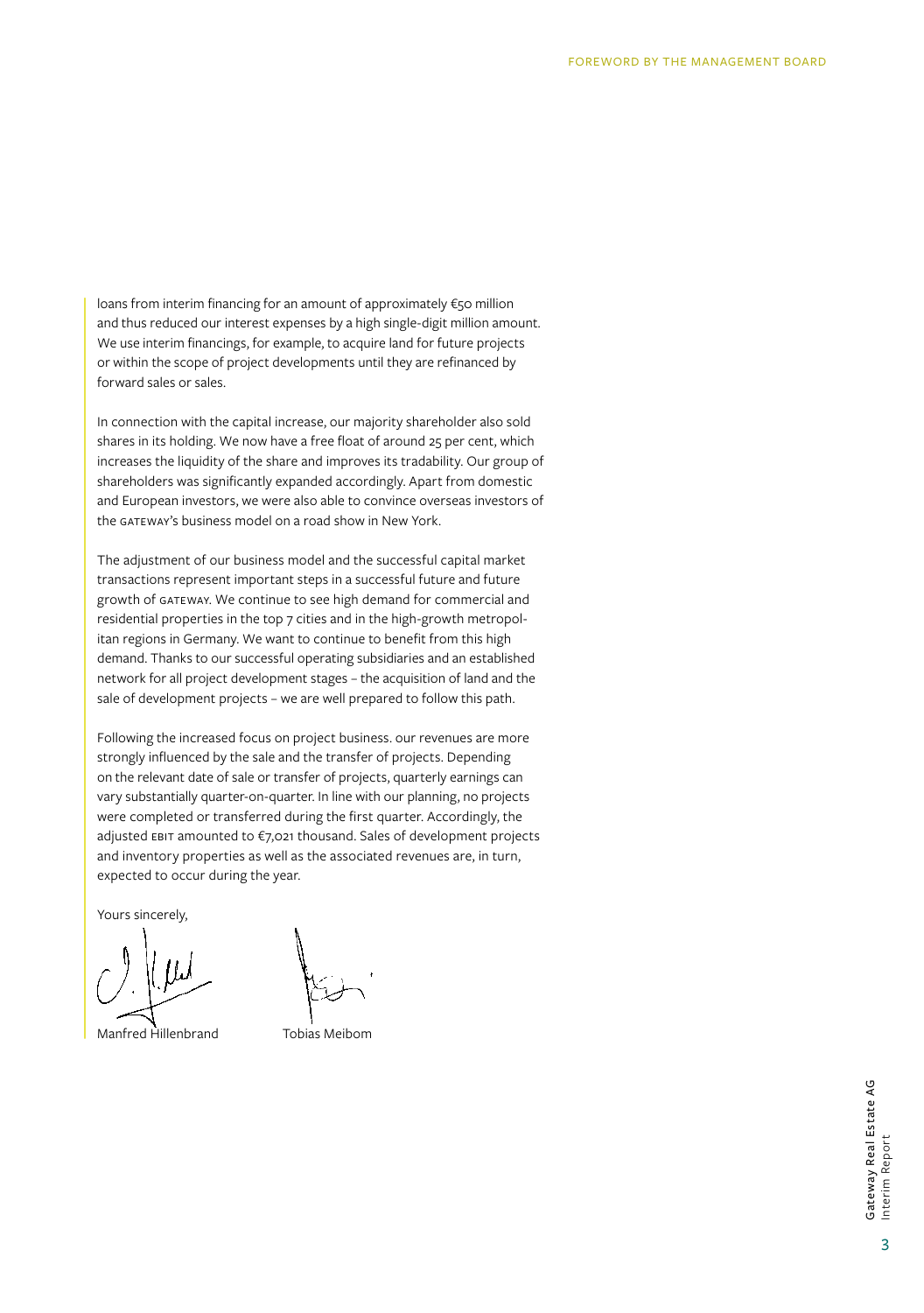# **CONSOLIDATED FINANCIAL STATEMENTS AS OF MARCH 31, 2019**

# **IFRS CONSOLIDATED STATEMENT OF FINANCIAL POSITION**

 $\overline{\phantom{a}}$ 

### **as of March 31, 2019**

#### **ASSETS**

| in $\epsilon$ thousand                            | Note | 31.03.2019 | 31.12.2018 |
|---------------------------------------------------|------|------------|------------|
| Non-current assets                                |      |            |            |
| Intangible assets                                 | 6.1  | 39,897     | 39,900     |
| Property, plant and equipment                     |      | 3,238      | 469        |
| Investment properties                             | 6.2  | 98,530     | 238,197    |
| Investments accounted for using the equity method | 6.3  | 34,027     | 35,668     |
| Other non-current financial assets                |      | 6,366      | 9,570      |
| Deferred tax assets                               |      | 2,900      | 4,826      |
|                                                   |      | 184,958    | 328,630    |
| <b>Current assets</b>                             |      |            |            |
| Inventories                                       | 6.4  | 351,002    | 342,736    |
| Trade receivables                                 |      | 1,484      | 1,810      |
| Current income tax receivables                    |      | 635        | 652        |
| Other financial assets                            |      | 13,071     | 11,740     |
| Other non-financial assets                        |      | 3,702      | 3,527      |
| Cash and cash equivalents                         | 6.5  | 36,904     | 73,931     |
| Assets held for sale                              | 6.6  | 182,526    | 35,590     |
|                                                   |      | 589,324    | 469,986    |
|                                                   |      |            |            |
|                                                   |      | 774,282    | 798,616    |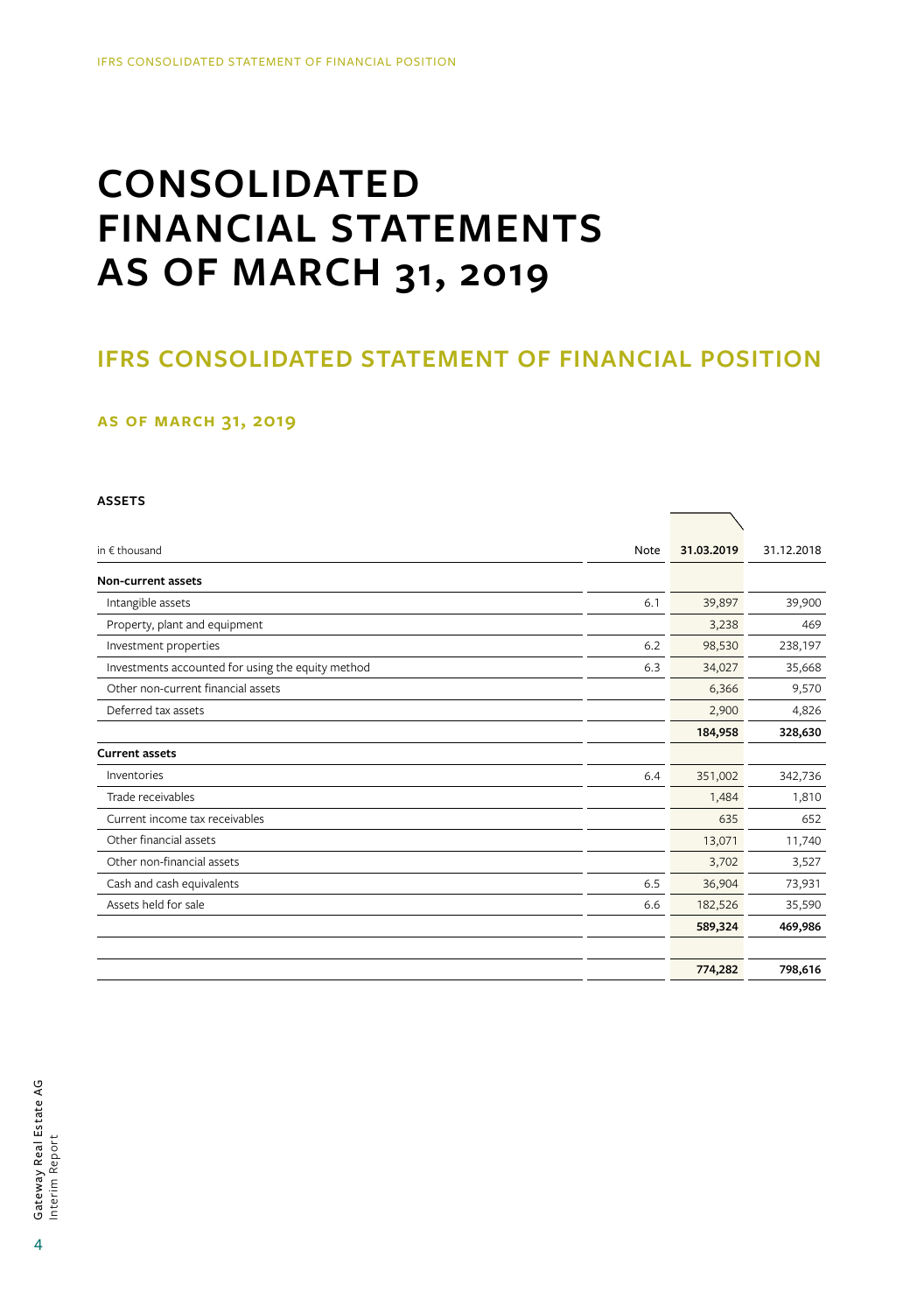#### **EQUITY AND LIABILITIES**

| in € thousand                                            | Note | 31.03.2019 | 31.12.2018 |  |
|----------------------------------------------------------|------|------------|------------|--|
| Equity                                                   |      |            |            |  |
| Subscribed capital                                       | 6.7  | 169,785    | 169,785    |  |
| Additional paid-in capital                               | 6.7  | $-73,266$  | $-73,266$  |  |
| Accumulated comprehensive income                         | 6.7  | 46,242     | 49,313     |  |
| Non-controlling interests                                | 6.7  | 2,774      | 2,593      |  |
|                                                          |      | 145,535    | 148,425    |  |
| <b>Non-current liabilities</b>                           |      |            |            |  |
| Other non-current provisions                             |      | 562        | 639        |  |
| Non-current financial liabilities                        | 6.8  | 298,309    | 398,449    |  |
| Deferred tax liabilities                                 |      | 16,943     | 22,831     |  |
| Other non-current financial liabilities                  |      | 2,353      |            |  |
| Other non-current non-financial liabilities              |      | 5          | 5          |  |
|                                                          |      | 318,172    | 421,924    |  |
| <b>Current liabilities</b>                               |      |            |            |  |
| Other current provisions                                 |      | 3,993      | 3,619      |  |
| Current financial liabilities                            | 6.8  | 188,121    | 191,663    |  |
| Current income tax liabilities                           |      | 4,552      | 4,263      |  |
| Trade payables                                           |      | 9,140      | 10,587     |  |
| Other financial liabilities                              |      | 2,275      | 3,137      |  |
| Other non-financial liabilities                          |      | 2,734      | 14,998     |  |
| Liabilities directly connected with assets held for sale | 6.9  | 99,760     |            |  |
|                                                          |      | 310,575    | 228,267    |  |
|                                                          |      | 774,282    | 798,616    |  |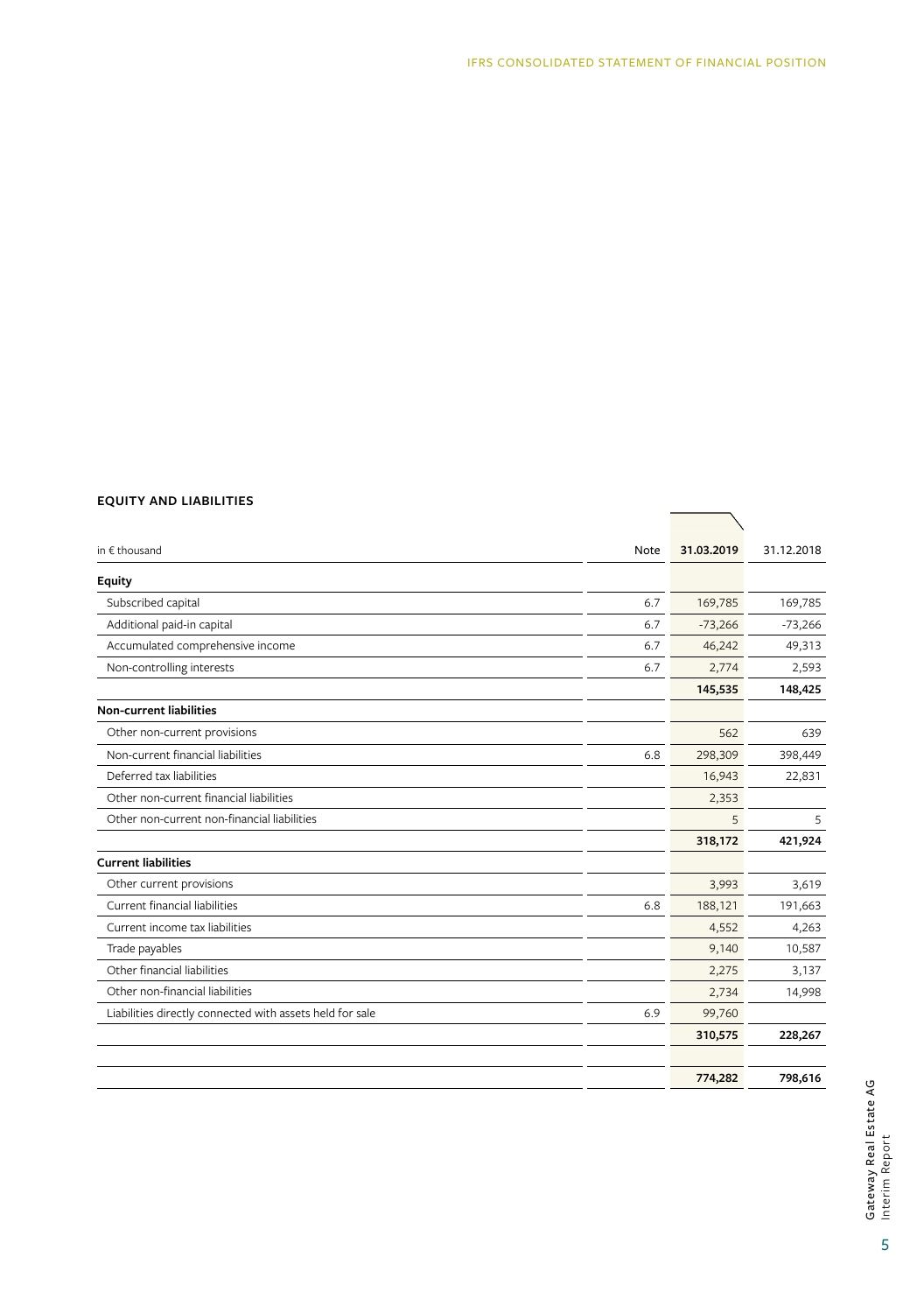# **IFRS CONSOLIDATED STATEMENT OF COMPREHENSIVE INCOME**

### **for the period from January 1 to March 31, 2019**

| in $\epsilon$ thousand                                                                       | Note | $01.01 -$<br>31.03.2019 | $01.01 -$<br>31,03,18 |
|----------------------------------------------------------------------------------------------|------|-------------------------|-----------------------|
| Revenues                                                                                     | 6.10 | 11,611                  | 3,028                 |
| Changes in inventory                                                                         | 6.11 | 8,266                   | 6,898                 |
| Other operating income                                                                       | 6.13 | 956                     | 58                    |
| Gross profit                                                                                 |      | 20,833                  | 9,984                 |
| Cost of materials                                                                            | 6.12 | $-8,245$                | $-1,868$              |
| Personnel costs                                                                              |      | $-2,500$                | $-1,850$              |
| Result from the fair value adjustment of investment properties                               |      | 1,770                   |                       |
| Amortization of intangible assets and depreciation of property, plant and equipment          |      | $-150$                  | $-15$                 |
| Other operating expenses                                                                     | 6.13 | $-4,711$                | $-980$                |
| Operating profit                                                                             |      | 6,997                   | 5,271                 |
| Share in the profit (loss) of investments accounted for using the equity method, after taxes |      | 24                      |                       |
| Interest income                                                                              |      | 212                     | 107                   |
| Interest expenses                                                                            |      | $-9,566$                | $-6,606$              |
| <b>Financial result</b>                                                                      | 6.14 | $-9,330$                | $-6,499$              |
| Profit (loss) before income taxes                                                            |      | $-2,333$                | $-1,228$              |
| Income taxes                                                                                 | 6.15 | $-498$                  | $-18$                 |
| Consolidated profit (loss)                                                                   |      | $-2,831$                | $-1,246$              |
| Other comprehensive income                                                                   |      |                         |                       |
| Total comprehensive income                                                                   |      | $-2,831$                | $-1,246$              |
| thereof attributable to shareholders of the parent company                                   |      | $-2,836$                | $-1,601$              |
| thereof attributable to non-controlling interests                                            |      | 5                       | 355                   |
| Earnings per share (basic)                                                                   | 6.16 | $-0.02$                 | $-0,08$               |
| Earnings per share (diluted)                                                                 | 6.16 | $-0.02$                 | $-0,08$               |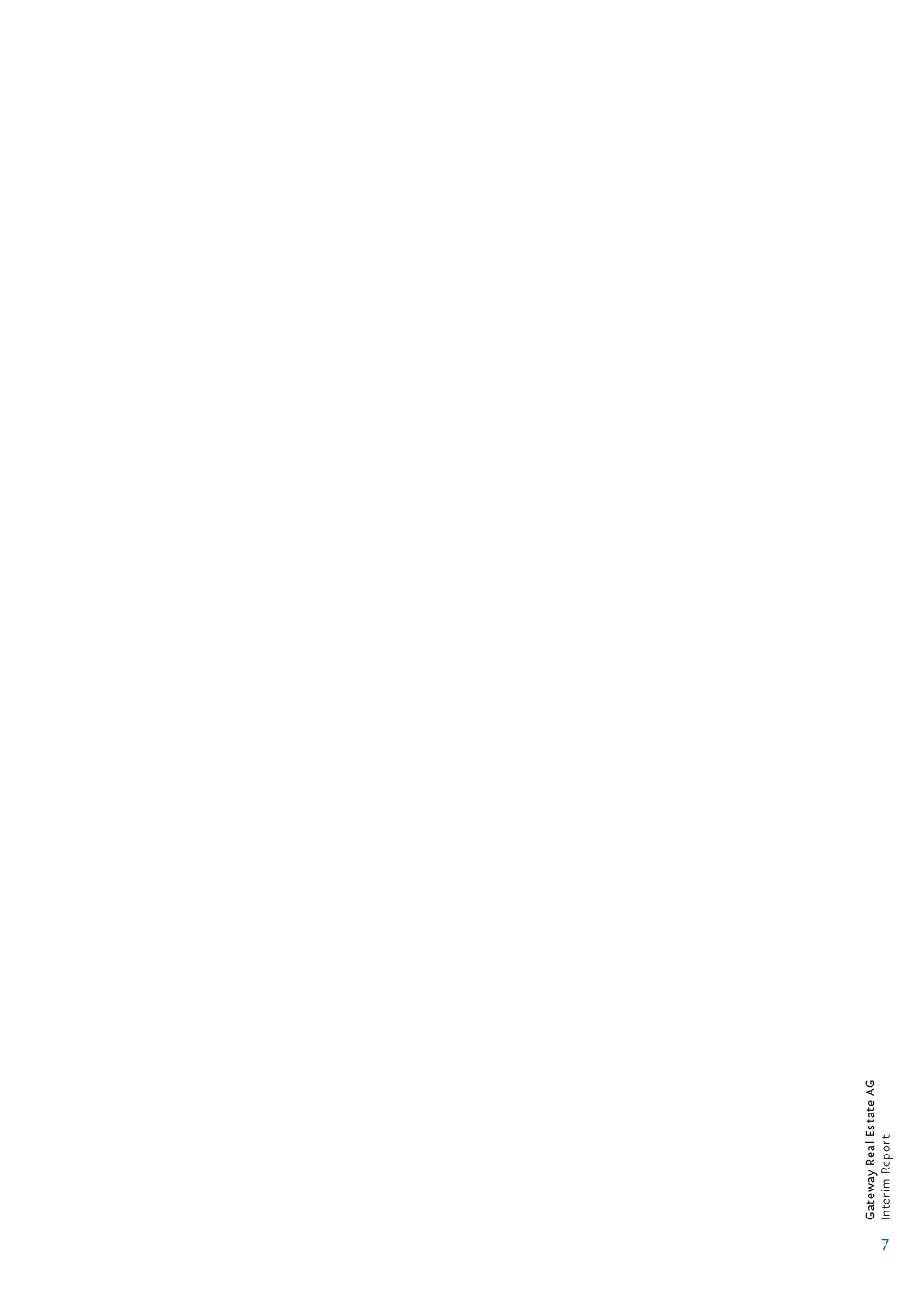# **IFRS CONSOLIDATED STATEMENT OF CHANGES IN EQUITY**

## **for the period from January 1 to March 31, 2019**

| Balance as of 31.12.2017        |  |
|---------------------------------|--|
|                                 |  |
| Loss                            |  |
| Other                           |  |
| <b>Balance as of 31.03.2018</b> |  |
| <b>Balance as of 31.12.2018</b> |  |
| $\underline{\text{Loss}}$       |  |
| Other                           |  |
| <b>Balance as of 31.03.2019</b> |  |

8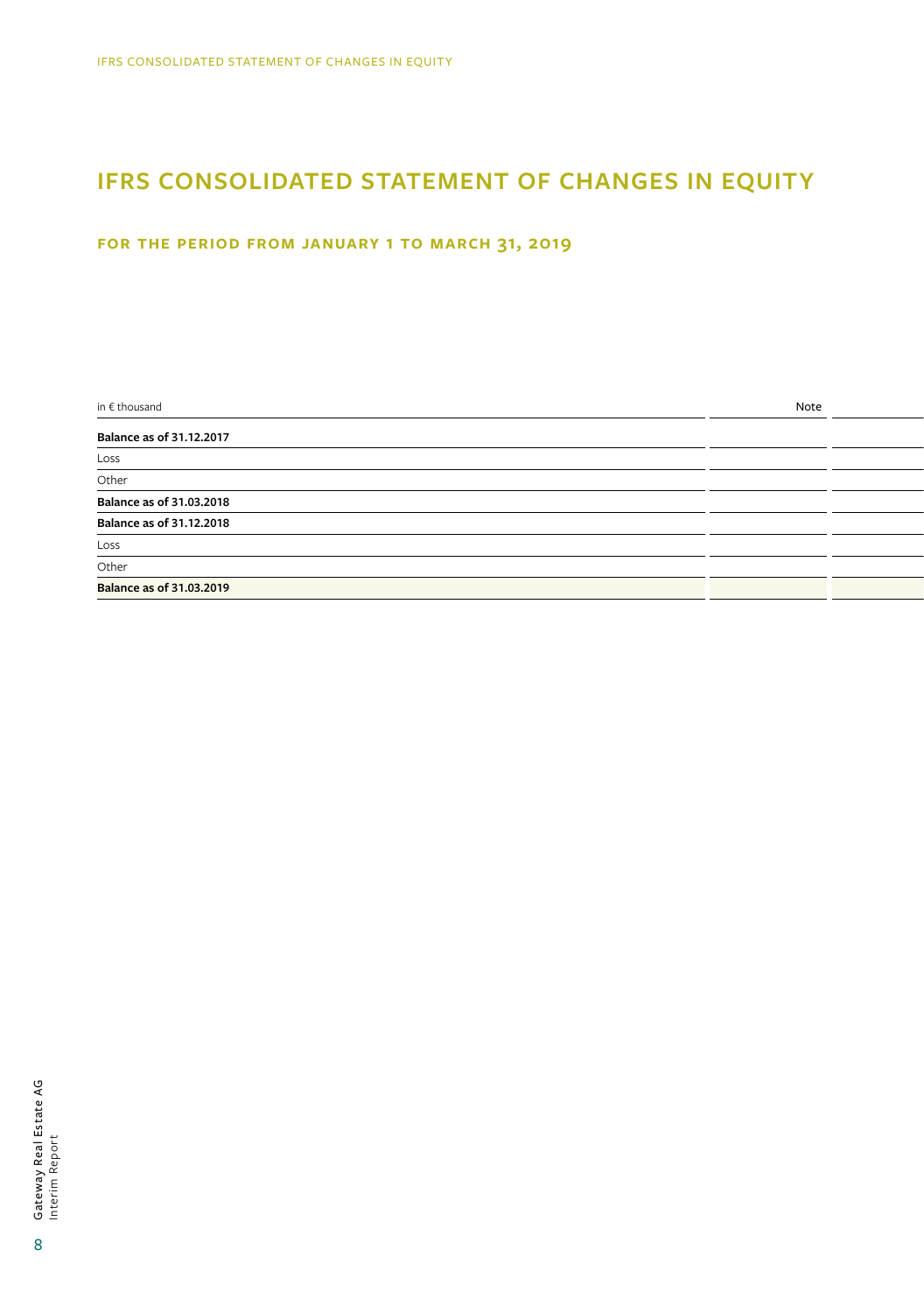|              |                              | Equity attributable to shareholders or the parent company |                                        |                               |                    |
|--------------|------------------------------|-----------------------------------------------------------|----------------------------------------|-------------------------------|--------------------|
| Total equity | Non-controlling<br>interests | Total                                                     | Accumulated<br>comprehensive<br>income | Additional<br>paid-in capital | Subscribed capital |
| 17,152       | 405                          | 16,747                                                    | 16,173                                 | $-20,601$                     | 21,175             |
| $-1,246$     | 355                          | $-1,601$                                                  | $-1,601$                               |                               |                    |
|              |                              |                                                           |                                        |                               |                    |
| 15,906       | 760                          | 15,146                                                    | 14,572                                 | $-20,601$                     | 21,175             |
| 148,425      | 2,593                        | 145,832                                                   | 49,313                                 | -73,266                       | 169,785            |
| $-2,831$     |                              | $-2,836$                                                  | $-2,836$                               |                               |                    |
| $-59$        | 176                          | $-235$                                                    | $-235$                                 |                               |                    |
| 145,535      | 2,774                        | 142,761                                                   | 46,242                                 | $-73,266$                     | 169,785            |

### Equity attributable to shareholders of the parent company

9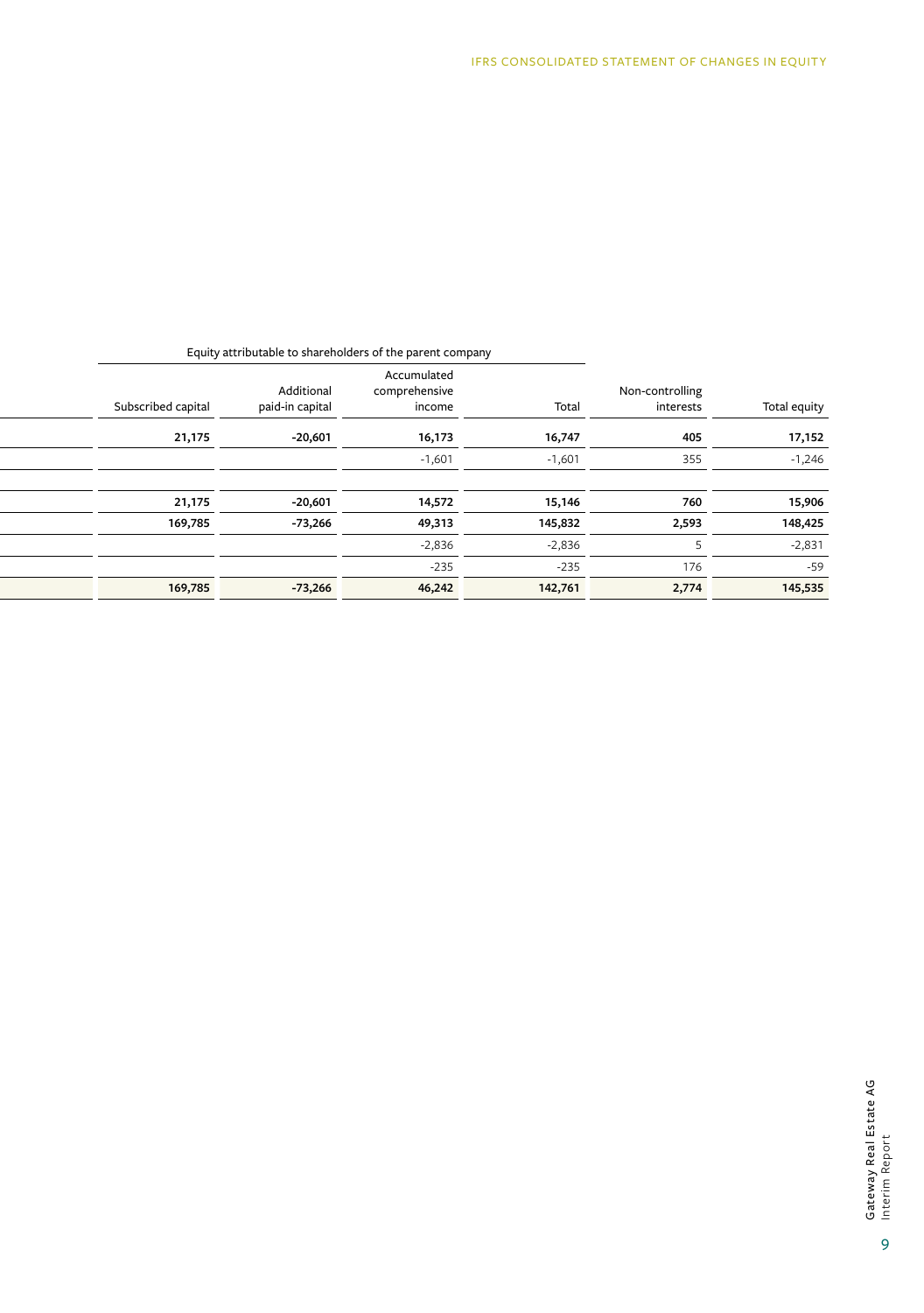# **IFRS CONSOLIDATED STATEMENT OF CASH FLOWS**

## **for the period from January 1 to March 31, 2019**

| in $f$ thousand                                                                              | Note | $01.01 -$<br>31.03.2019 | $01.01 -$<br>31.03.2018 |
|----------------------------------------------------------------------------------------------|------|-------------------------|-------------------------|
| Cash flows from operating activities                                                         |      |                         |                         |
| Profit                                                                                       |      | $-2,831$                | $-1,246$                |
| Adjustments for:                                                                             |      |                         |                         |
| Depreciation of property, plant and equipment                                                |      | 146                     | 14                      |
| Amortization of intangible assets                                                            |      | 3                       |                         |
| Impairment of trade receivables                                                              |      | 14                      |                         |
| Changes in fair value of non-current assets held for sale (properties)                       |      | $-1,770$                |                         |
| Share in the profit (loss) of investments accounted for using the equity method, after taxes |      | $-24$                   |                         |
| Net financing expense                                                                        |      | 9,554                   | 6,499                   |
| Profit (loss) from the sale of investments accounted for using the equity method             |      | $-465$                  |                         |
| Profit (loss) from the sale of other financial assets                                        |      | $-832$                  |                         |
| Tax expenses                                                                                 |      | 497                     | 18                      |
| Changes in:                                                                                  |      |                         |                         |
| Inventories                                                                                  |      | $-7,434$                | $-33,289$               |
| Trade receivables and other receivables                                                      |      | 4,017                   | 4                       |
| Non-financial assets                                                                         |      | $-257$                  | $-322$                  |
| Trade payables and other payables                                                            |      | 5,849                   | $-2,559$                |
| Non-financial liabilities                                                                    |      | $-12,008$               | 474                     |
| Other provisions as well as assets and provisions for employee benefits                      |      | 297                     | 219                     |
| Cash inflow from operating activities                                                        |      | $-5,244$                | $-30,188$               |
| Interest paid                                                                                |      | $-2,049$                | $-3,626$                |
| Income taxes received                                                                        |      | 218                     |                         |
| Income taxes paid                                                                            |      | $-217$                  | $-9$                    |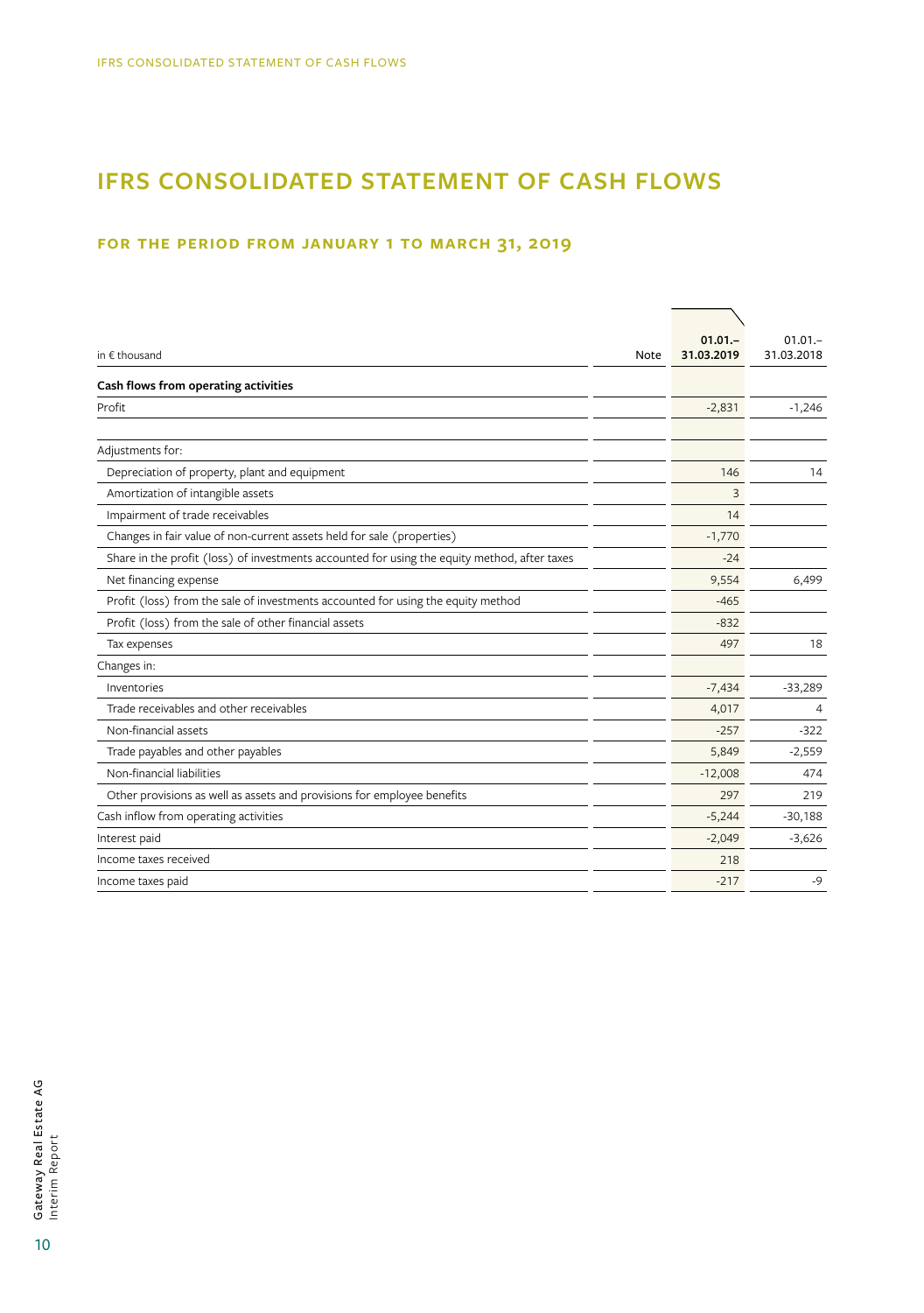|                                                                                 |      | $01.01 -$  | $01.01 -$  |
|---------------------------------------------------------------------------------|------|------------|------------|
| in $f$ thousand                                                                 | Note | 31.03.2019 | 31.03.2018 |
| Cash flows from operating activities                                            |      | $-7,291$   | $-33,823$  |
| Cash flows from investing activities                                            |      |            |            |
| Interest received                                                               |      | 237        | 107        |
| Cash inflows from the sale of investments accounted for using the equity method |      | 400        |            |
| Cash inflows from the sale of non-current assets held for sale (properties)     |      | 7,300      |            |
| Purchase of property, plant and equipment                                       |      | $-130$     | $-2$       |
| Purchase of other financial assets                                              |      | $-2,581$   | $-2,427$   |
| Cash flows from investing activities                                            |      | 5,226      | $-2,322$   |
| Cash flows from financing activities                                            |      |            |            |
| Cash inflows from other financial liabilities                                   |      | 6,255      | 76,262     |
| Fees for financial liabilities not utilized                                     |      | $-51$      | $-464$     |
| Repayment of borrowings                                                         |      | $-32,058$  | $-34,894$  |
| Cash flows from financing activities                                            |      | $-25,854$  | 40,904     |
| Net decrease in cash and cash equivalents                                       |      | $-27,919$  | 4,759      |
| Change in cash and cash equivalents due to consolidation group                  |      | $-9,108$   | $\Omega$   |
| Cash and cash equivalents as of January 1                                       |      | 73,931     | 14,504     |
| Cash and cash equivalents as of March 31                                        |      | 36,904     | 19,263     |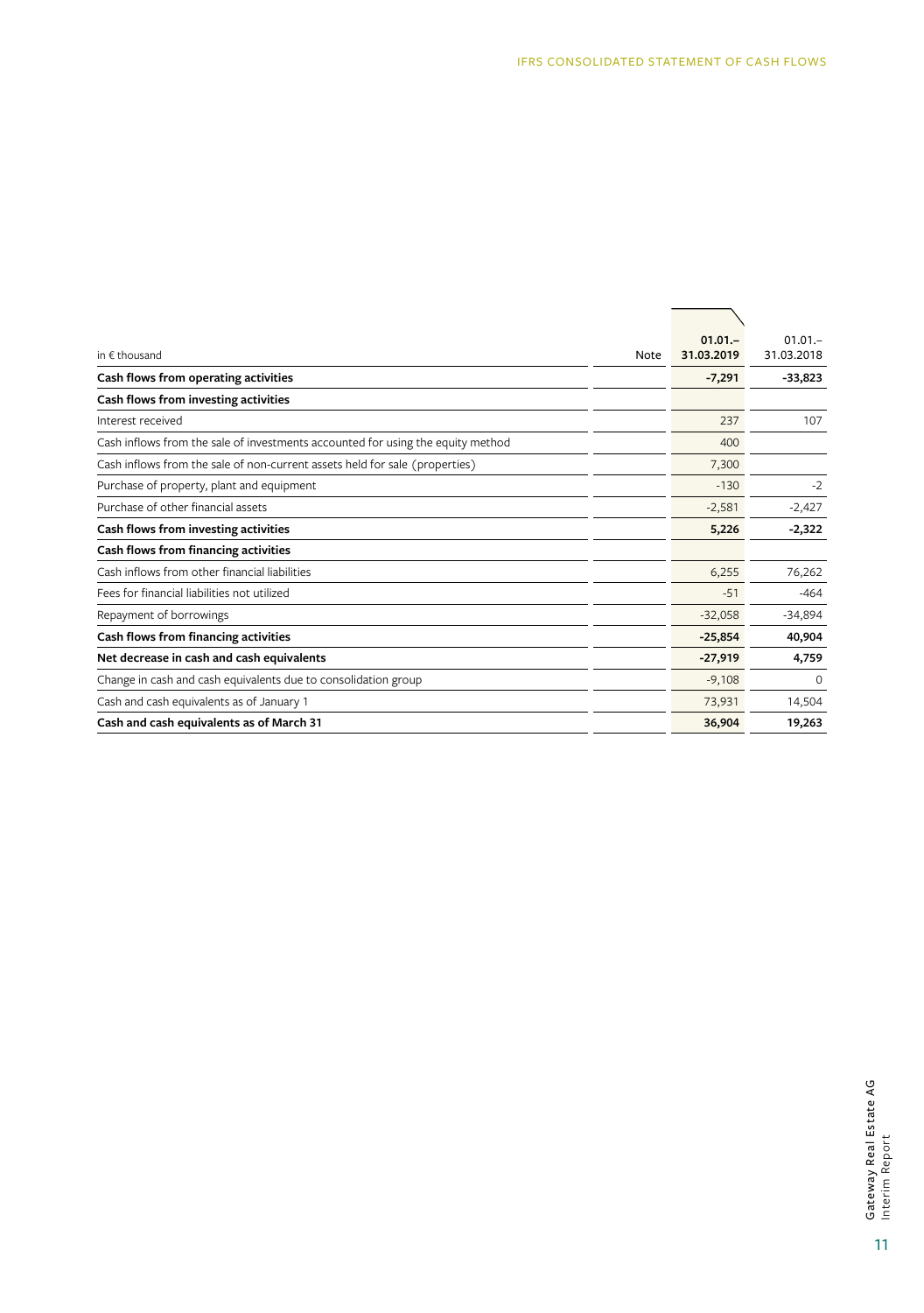# **NOTES TO THE CONSOLIDATED FINANCIAL STATEMENTS AS OF MARCH 31, 2019**

# **1. REPORTING ENTITY**

Gateway Real Estate AG (also referred to hereinafter as "GATEWAY", the "Company" or the "Enterprise") and its subsidiaries specialize in development of commercial and residential properties for sale as well as the opportunistic acquisition and sale of commercial properties as investment properties.

GATEWAY, which is registered in the commercial register of the Frankfurt am Main local court under the number HRB 93304, has its registered head office and business address at The Squaire, Zugang 13, Am Flughafen, 60549 Frankfurt am Main.

The shares of GATEWAY are traded at the Frankfurt Stock Exchange. Therefore, GATEWAY is an exchange-listed or publiclytraded company within the meaning of stock corporation and commercial law.

The interim consolidated financial statements as of March  31, 2019 were prepared by the Management Board on May 31, 2019 and released for publication.

# **2. SIGNIFICANT ACCOUNTING POLICIES**

The significant accounting policies applied in preparing the present financial statements are described in the following.

## **2.1 General information**

The present condensed interim consolidated financial statements were prepared in accordance with International Accounting Standard (IAS) 34 Interim Financial Reporting.

The Company's interim consolidated financial statements were prepared in accordance with the International Financial Reporting Standards (IFRS) applicable as of March 31, 2019 (including the interpretations of the IFRS Interpretations Committee), as they have been endorsed by the European Union.

The requirements of IFRS were completely fulfilled and lead to the presentation of a true and fair view of the Group's financial position, cash flows and financial performance. The statement of comprehensive income is structured on the basis of the cost of sales method. In accordance with the accrual principle, expenses and income are attributed to the respective periods regardless of when they were paid or received.

The financial statements were generally prepared on the basis of historical cost, except for investment properties and derivatives which are measured at fair value.

The estimates and assumptions applied in the preparation of the financial statements in accordance with IFRS influence the measurement of assets and liabilities and the disclosure of contingent assets and liabilities as of the respective reporting dates, as well as the amount of income and expenses in the reporting period. Although these assumptions and estimates were based on the best knowledge of the Company's management, based on current events and measures, actual results could ultimately differ from these estimates.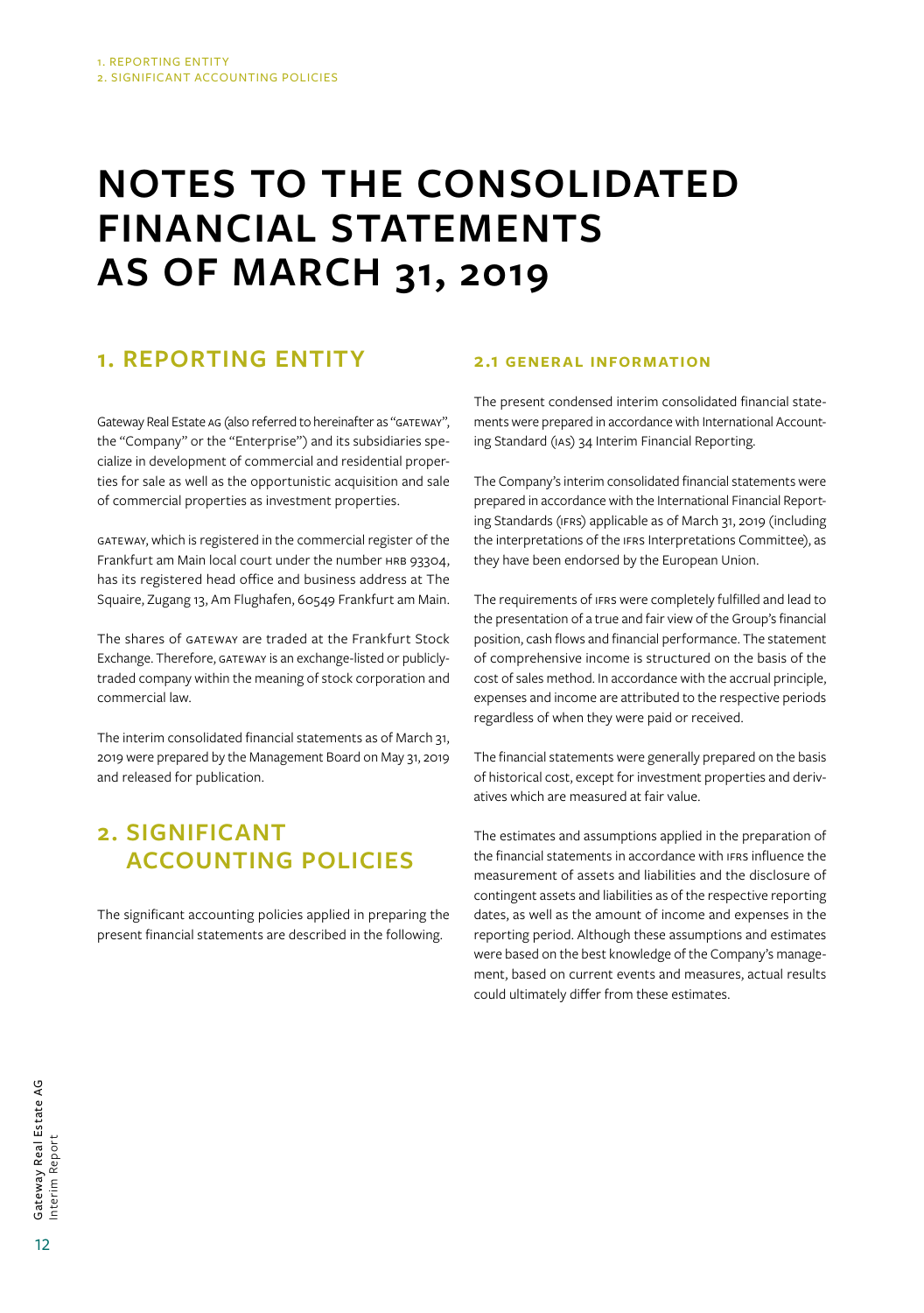GATEWAY prepares its interim consolidated financial statements in euro  $(\epsilon)$ . Since the euro is the currency of the primary economic environment in which GATEWAY and its subsidiaries operate, the euro is their functional currency. Amounts are always stated in thousands of euros (€ thousand). The presentation in thousands of euros may result in rounding differences, both in the tables presented in the notes to the financial statements and in the comparison of values in the notes to the financial statements with other elements of the financial statements.

The interim consolidated financial statements are to be read in conjunction with the audited and published IFRS consolidated financial statements as of December 31, 2018 and the notes included therein. The accounting policies used by the Group for the present interim consolidated financial statements generally correspond to the policies applied in the 2018 consolidated financial statements.

### **2.2 First-time application of IFRS 16**

In the 2019 financial year, IFRS 16 Leases, which was issued in January 2016 by the IASB, is applied for the first time. IFRS 16 supersedes the previous standards on leases, including IAS 17 Leases, IFRIC 4 Determining Whether an Arrangement Contains a Lease, SIC-15 Operating Leases: Incentives, and SIC-27 Evaluating the Substance of Transactions in the Legal Form of a Lease.

IFRS 16 introduces a uniform financial reporting model under which leases are to be recognized in the lessee's statement of financial position. The previous distinction between operating and finance leases under IAS 17 no longer applies for lessees. A lessee recognizes a right-of-use asset representing its right to use the underlying asset and a financial liability representing its obligation to make lease payments.

The right-of-use assets are reported in the items of the statement of financial position in which the assets underlying the lease agreement would have been reported if they had been owned by GATEWAY. Therefore, the right-of-use assets are reported mainly in the item "Land and buildings." The rightof-use asset generally corresponds to the present value of all outstanding lease payments, including any lease payments made at or before the provision of the asset, initial direct costs as well as any potential costs for dismantling and removing the asset. Any lease incentives have to be deducted from the calculated right-of-use asset. Upon the date of first-time application, there is no knowledge as regards any potential future costs for dismantling and removing the asset, and the direct costs are not taken into account as of the date of firsttime application (IFRS 16 C10(d)). The capitalized right-of-use asset is depreciated over the lease term, less any potential impairment losses.

The initial measurement of the lease liability is based on the present value of the lease payments not yet made as of the date of first-time application in relation to leases that were classified as operating leases in accordance with IAS 17. The lease payments are discounted using the incremental borrowing rate applicable as of the date of first-time application, with such incremental borrowing rate taking into account the term of the individual asset classes as well as the risks associated with the business model

The accounting treatment at the lessor largely corresponds to the former rules set out in IAS 17. As previously, lessors continue to classify leases in finance and operating leases on the basis of the allocation of risks and rewards. The introduction of IFRS 16 did not lead to an adjustment of the original classification.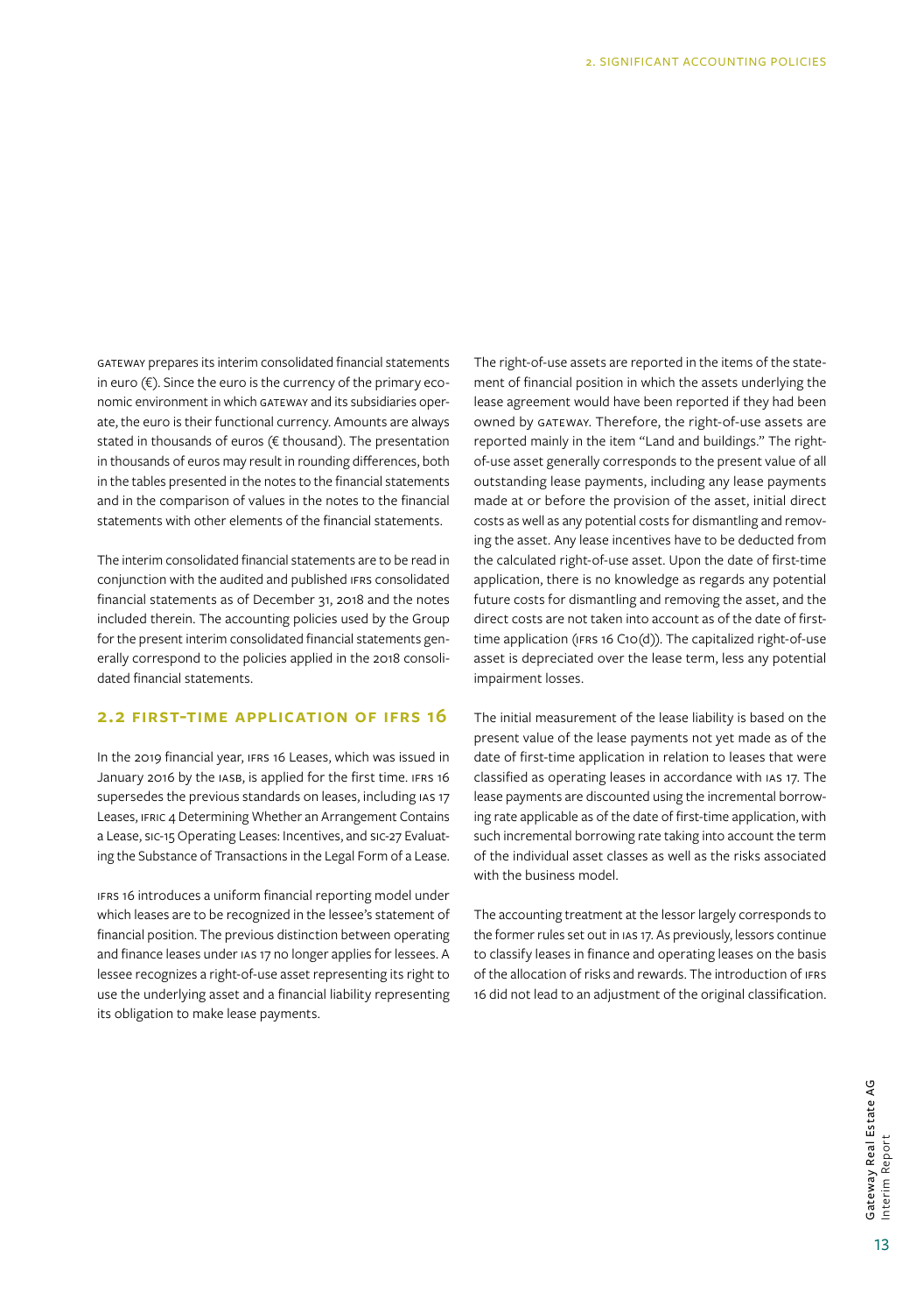GATEWAY accounts for leases for the first time as of January  1, 2019 using the modified retrospective method. In this context, prior-year figures are not adjusted in line with the transitional provisions.

GATEWAY applies the following elections and judgments provided by IFRS 16 upon the transition to the new standard:

- Upon the date of first-time application, there was no reassessment whether an arrangement is or contains a lease. Instead, IFRS 16 was applied to arrangements that were previously classified as leases in accordance with IAS 17 and IFRIC 4.
- The lease liability for the lease agreements previously classified as operating leases in accordance with IAS 17 is recognized at the present value of the outstanding lease payments and discounted using the incremental borrowing rate as of January 1, 2019. The weighted average incremental borrowing rate was 1.61%. The related right-of-use asset is generally recognized in an amount equal to the lease liability. An exception applies for contractual relationships that contain prepaid lease payments.
- Leases that terminate no later than December 31, 2019 are accounted for as short-term leases, irrespective of the original lease term.
- Right-of-use assets and lease liabilities were not recognized for lease agreements with a term of up to twelve months (short-term leases). The lease payments associated with such leases are recognized as an expense. The simplification rule for leases regarding low-value assets has not been applied.
- A review regarding any potential impairment is not conducted. Instead, by way of simplification, the provisions recorded as of December 31, 2019 are reviewed whether any potential onerous leases exist.
- The initial direct costs are not taken into account in the measurement of the right-of-use asset as of the date of first-time application.
- When determining the term and the lease payments, current knowledge is taken into account to assess whether there are any renewal or termination options.

Within the context of the first-time application of IFRS 16, rightof-use assets were capitalized in the amount of the lease liability, in accordance with the option.

The following table shows the carrying amounts of the rightof-use assets as of March 31, 2019:

| in $\epsilon$ thousand                                          | 31.03.2019 |
|-----------------------------------------------------------------|------------|
| Right-of-use assets in land (heritable building right)          | 94         |
| Right-of-use assets in buildings and<br>leasehold improvements  | 2,503      |
| Right-of-use assets in motor vehicles and<br>multi-mode devices | 187        |
| Right-of-use assets from leases                                 | 2,784      |

Upon the introduction of IFRS 16, any lease payments previously recognized as expenses at the lessee are capitalized as right-ofuse assets, leading to a reduction of operating expenses and an increase in depreciation and interest expenses. This results in an immaterial effect on EBIT adjusted in the first quarter.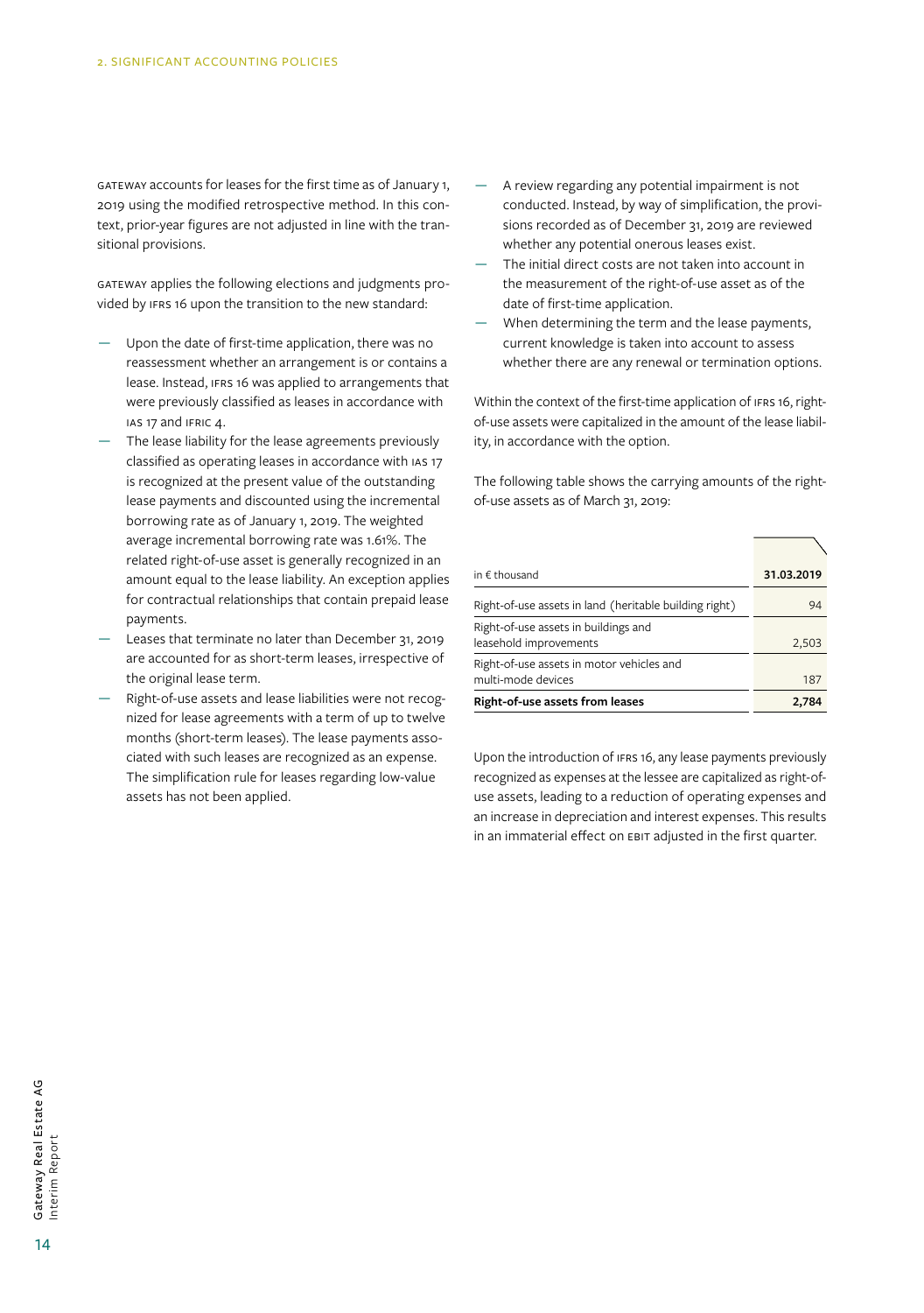# **3. CLASSES OF FINANCIAL INSTRUMENTS**

In the following tables, the carrying amounts of the financial instruments are reconciled to the IFRS 9 measurement categories and the fair values of the financial instruments are disclosed.

|                                |                                     |                                   |                                      | 31.03.2019 |
|--------------------------------|-------------------------------------|-----------------------------------|--------------------------------------|------------|
| <b>Carrying amounts</b>        |                                     |                                   |                                      |            |
| <b>Mandatorily</b><br>at FVtPL | <b>FVtOCI equity</b><br>instruments | <b>Financial assets</b><br>$-AmC$ | Other financial<br>liabilities - AmC |            |
|                                |                                     |                                   |                                      |            |
|                                | 480                                 |                                   |                                      | 480        |
| 2,690                          |                                     |                                   |                                      | 2,690      |
|                                |                                     |                                   |                                      |            |
|                                |                                     | 1,484                             |                                      | 1,484      |
|                                |                                     | 3,889                             |                                      | 3,889      |
|                                |                                     | 82                                |                                      | 82         |
|                                |                                     | 12,297                            |                                      | 12,297     |
|                                |                                     | 36,904                            |                                      | 36,904     |
|                                |                                     |                                   |                                      |            |
| 151                            |                                     |                                   |                                      | 151        |
|                                |                                     |                                   |                                      |            |
|                                |                                     |                                   | 206,899                              | 206,899    |
|                                |                                     |                                   | 115,996                              | 116,198    |
|                                |                                     |                                   | 144,903                              | 156,931    |
|                                |                                     |                                   | 18,706                               | 18,706     |
|                                |                                     |                                   | 9,140                                | 9,140      |
|                                |                                     |                                   | 2,275                                | 2,275      |
|                                |                                     |                                   |                                      |            |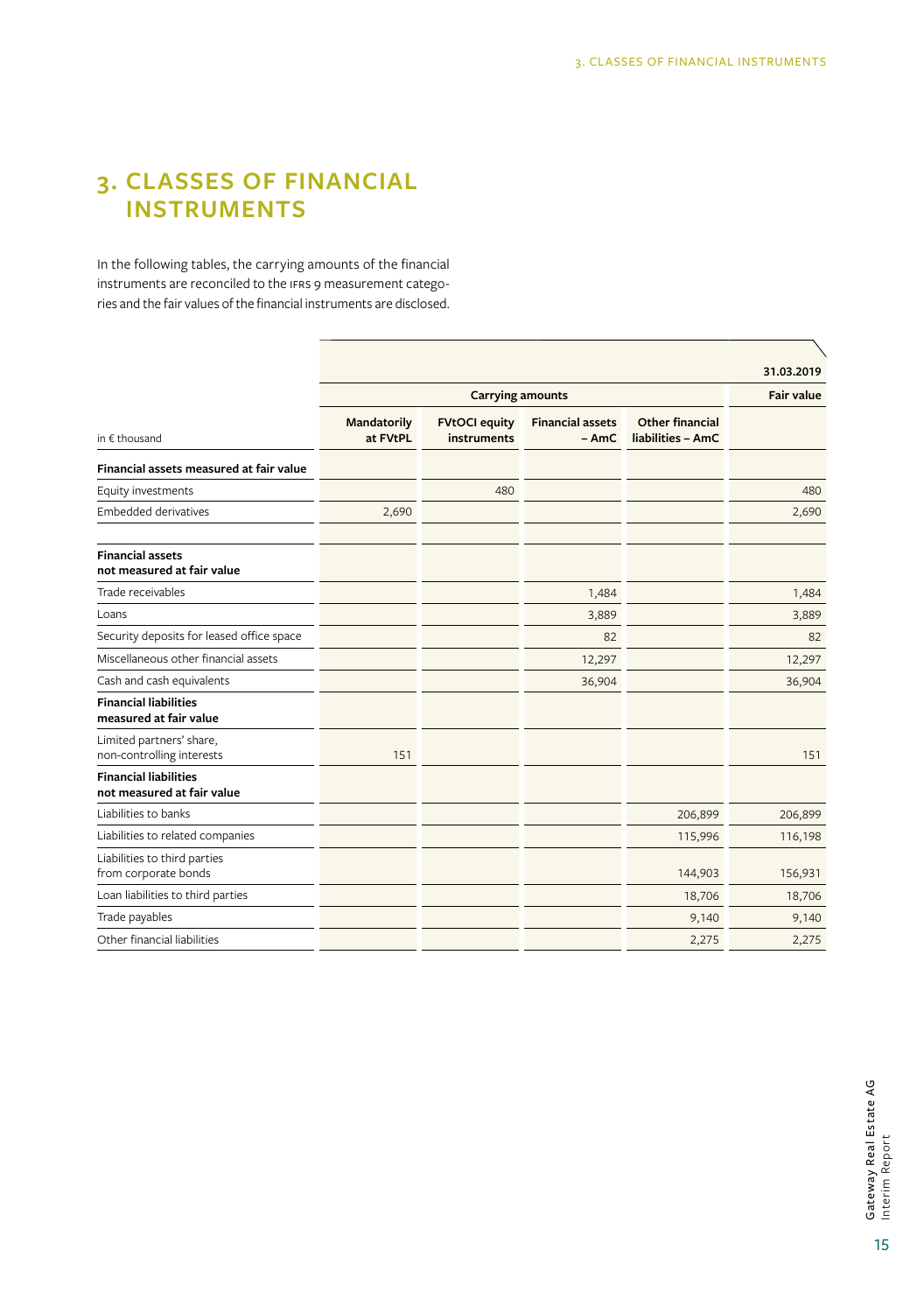|                                                            | Carrying amounts        |                                     |                                   |                                      |         |
|------------------------------------------------------------|-------------------------|-------------------------------------|-----------------------------------|--------------------------------------|---------|
| in $f$ thousand                                            | Mandatorily<br>at FVtPL | <b>FVtOCI</b> equity<br>instruments | <b>Financial assets</b><br>$-AmC$ | Other financial<br>liabilities - AmC |         |
| Financial assets measured at fair value                    |                         |                                     |                                   |                                      |         |
| Equity investments                                         |                         | 433                                 |                                   |                                      | 433     |
| <b>Embedded derivatives</b>                                | 4,071                   |                                     |                                   |                                      | 4,071   |
| <b>Financial assets</b><br>not measured at fair value      |                         |                                     |                                   |                                      |         |
| Trade receivables                                          |                         |                                     | 1,810                             |                                      | 1,810   |
| Loans                                                      |                         |                                     | 7,550                             |                                      | 7,550   |
| Security deposits for leased office space                  |                         |                                     | 82                                |                                      | 82      |
| Miscellaneous other financial assets                       |                         |                                     | 9,174                             |                                      | 9,174   |
| Cash and cash equivalents                                  |                         |                                     | 73,931                            |                                      | 73,931  |
| <b>Financial liabilities</b><br>measured at fair value     |                         |                                     |                                   |                                      |         |
| Limited partners' share,<br>non-controlling interests      | 151                     |                                     |                                   |                                      | 151     |
| <b>Financial liabilities</b><br>not measured at fair value |                         |                                     |                                   |                                      |         |
| Liabilities to banks                                       |                         |                                     |                                   | 294,137                              | 294,505 |
| Liabilities to related companies                           |                         |                                     |                                   | 135,624                              | 135,624 |
| Liabilities under corporate bonds<br>to related parties    |                         |                                     |                                   | 110,101                              | 110,101 |
| Liabilities to third parties<br>from corporate bonds       |                         |                                     |                                   | 33,810                               | 33,810  |
| Loan liabilities to third parties                          |                         |                                     |                                   | 16,288                               | 16,288  |
| Trade payables                                             |                         |                                     |                                   | 10,587                               | 10,587  |
| Other financial liabilities                                |                         |                                     |                                   | 3,137                                | 3,137   |

31.12.2018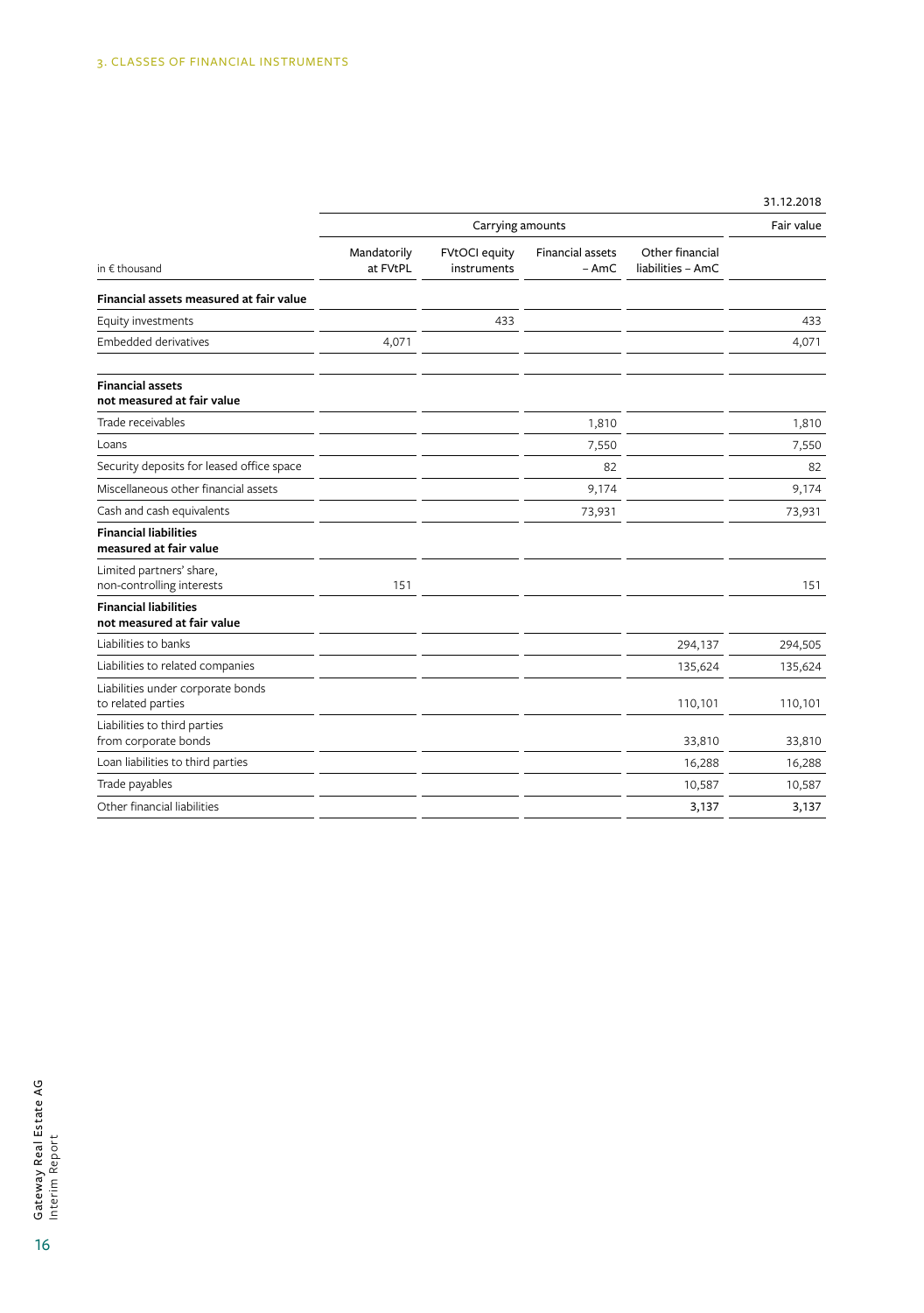Financial instruments measured at fair value are assigned to (measurement) levels depending on the importance of the factors and information considered for measuring them.

The assignment of a financial instrument to a level depends on the importance of the input factors considered for its overall measurement; the lowest level for which the measurement as a whole is significant or determining is chosen. The measurement levels are sub-divided hierarchically according to their input factors:

- Level 1: Quoted prices in active markets for identical assets or liabilities (unadjusted);
- Level 2: inputs other than the quoted prices applied in Level 1, which are, however, observable for the asset or liability, either directly (i.e., as prices) or indirectly (i.e., derived from prices)
- Level 3: Factors considered for measuring the asset or liability that are not based on observable market data (unobservable inputs)

The derivative financial instruments recognized in the consolidated statement of financial position are measured on the basis of the Level 2 and Level 3 information and inputs described above. The fair value at which derivative financial instruments are measured is a Level 3 fair value. Such financial instruments are embedded derivatives that have been separated from the bonds.

Measurement is performed by way of an option price model generally accepted for this type of transaction, in the form of a binomial model. There was no change of measurement method in the reporting period. Model inputs include the relevant contractual terms such as the term, interest rate, relevant exit fees where applicable, the notional volume, etc. Volatilities that are observable and are therefore assigned to Level 2 as described above are considered as well. In addition, the measurement includes an anticipated refinancing rate that is assignable to Level 3 because it was derived from a peer group comparison. Financial liabilities with a carrying amount that does not approximate fair value are measured on the basis of information and input factors of Level 2 described above.

Since the Group´s equity investments are not exchange-listed and the latest available information is not sufficient for determining the fair value, the Group's equity investments are measured alternatively at cost.

There were no transfers between levels in the reporting period.

The reconciliation of the opening balances to the closing balances of Level 3 fair values is presented in the table below.

| in € thousand                          | Derivative<br>financial<br>instruments |
|----------------------------------------|----------------------------------------|
|                                        |                                        |
| Balance as of 01.01.2018               | 4,361                                  |
| Losses recognized in interest expenses | $-2,917$                               |
| Additions                              | 2,627                                  |
| Balance as of 31.12.2018               | 4,071                                  |
| Losses recognized in interest expenses | $-1,381$                               |
| Additions                              |                                        |
| Balance as of 31.03.2019               | 2.690                                  |

Any change considered possible in one of the principal, unobservable input factors, while retaining the other input factors, would have the following effects on the fair values of derivative financial instruments.

#### **Derivative financial instruments**

|                                                         |          | Profit or loss |  |  |
|---------------------------------------------------------|----------|----------------|--|--|
| in $\epsilon$ thousand                                  | Increase | Decrease       |  |  |
| Balance as of 31.12.2018                                |          |                |  |  |
| Anticipated fair market<br>refinancing rate (1% change) | $-853$   | 1,095          |  |  |
| Balance as of 31.03.2019                                |          |                |  |  |
| Anticipated fair market<br>refinancing rate (1% change) | -837     | 994            |  |  |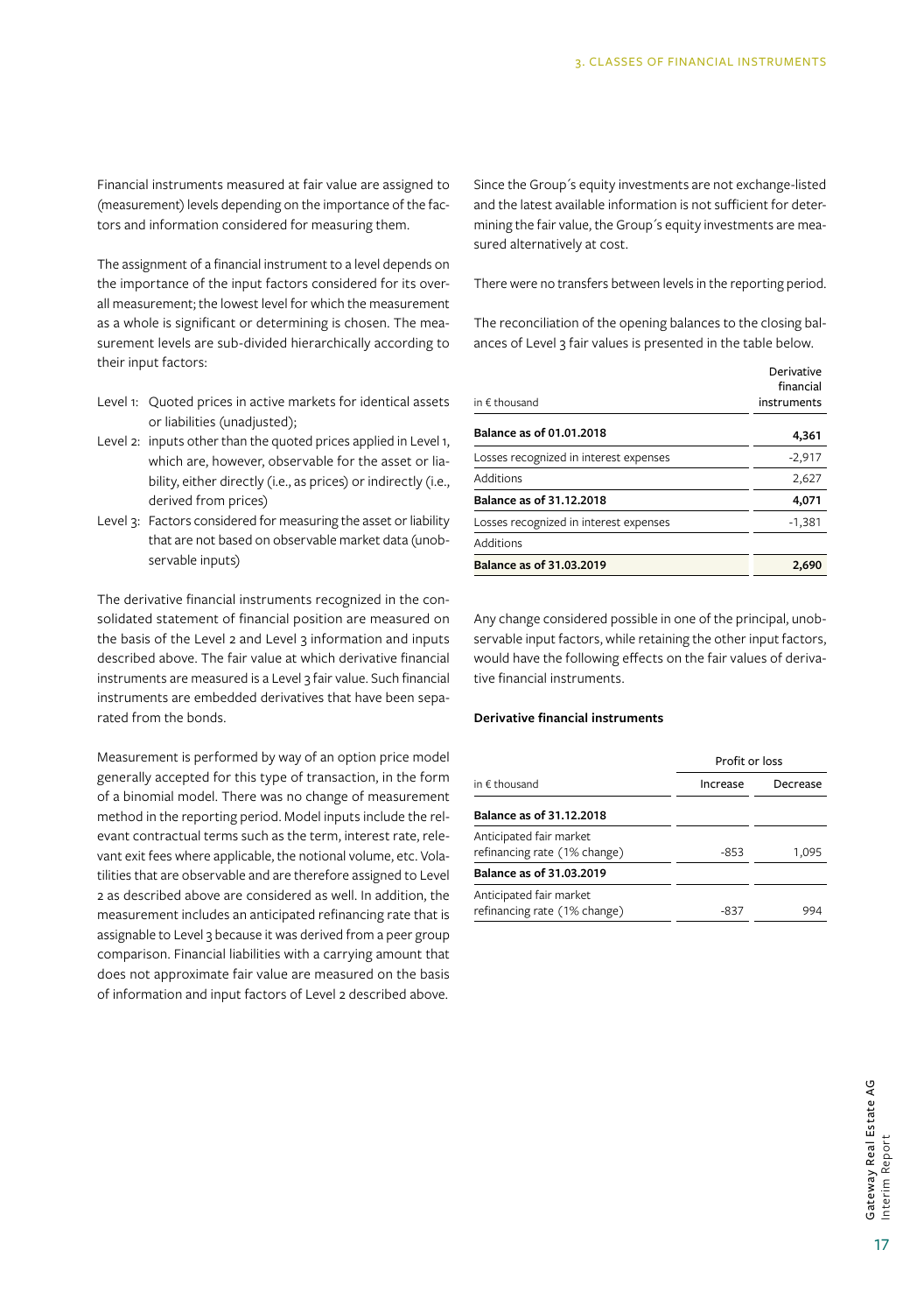# **4. ESTIMATES, DISCRETION-ARY JUDGMENTS AND ASSUMPTIONS APPLIED FOR ACCOUNTING PURPOSES**

For accounting purposes, the Company makes estimates and assumptions regarding expected future developments. All assumptions and estimates are made on the basis of the circumstances and assessments at the reporting date and influence the presentation of the Group's financial position, cash flows and financial performance, as well as the understanding of the underlying risks of financial reporting. The estimates derived from these factors may differ from actual later events. Critical estimates and assumptions are applied for accounting purposes particularly in the following areas:

- With respect to the properties held by the Group, the Management Board must decide at every reporting date whether they should be held on a long-term basis to earn rentals or for capital appreciation or both or for sale. Depending on this decision, the properties are accounted for as land with unfinished and finished buildings intended for sale (inventories) or as noncurrent assets intended for sale, in accordance with the principles for investment properties, and measured at (amortized) cost or fair value, depending on the classification. We refer to Notes 6.2 and 6.5.
- The market values of investment properties are based on the results of independent experts engaged for this purpose. The appraisals are conducted in accordance with the discounted cash flow method based on expected future revenue surpluses (procedure of Measurement Level 3). Accordingly, factors such as future rental income and the valuation interest rate to be applied, which have a direct effect on the fair values of the investment properties, are estimated by GATEWAY in collaboration with the appraiser. We refer to Note 6.2.
- Estimates must be made for the recognition of current and deferred taxes. There are uncertainties related to the interpretation of tax regulations, including for

example with respect to the treatment of tax loss carry-forwards when ownership changes during a financial year. Therefore, differences between the actual results and our assumptions or future changes in our estimates can lead to changes of the taxable profit in future periods. In addition, the utilization of deferred tax assets requires future tax results, unless deferred tax liabilities of at least the same amount are also attributable to a tax unit. We refer to Note 6.15.

- There is scope for discretion in determining the time and amount of revenue recognition in accordance with the principles of IFRS 15. If a binding sales contract already exists for a property under development, revenue recognition based on a time period in accordance with the estimated stage of completion can also be considered in addition to revenue recognition based on a specific point in time. This applies accordingly to revenue recognition for undertakings included in the financial statements using the equity method. We refer to Notes 6.3 and 6.10.
- The fair value of derivative financial instruments is estimated on the basis of an option price model recognized for this type of transaction, in the form of a binomial model. We refer to Note 3.

# **5. SEGMENT REPORT**

The segment report is prepared in accordance with IFRS 8 based on the management approach. This means that the segment report is linked to the reporting to the chief operating decision makers and reflects the information regularly presented to the chief operating decision makers with respect to decisions on the allocation of resources to the segments and the assessment of profitability. Profitability is assessed and managed on the basis of adjusted EBI. The adjusted EBIT is defined by the Group as the operating profit plus the result from investments accounted for using the equity method.

There is no reporting of results on the basis of geographical regions because all of the Group's activities are conducted in Germany. The individual segments are described in the following: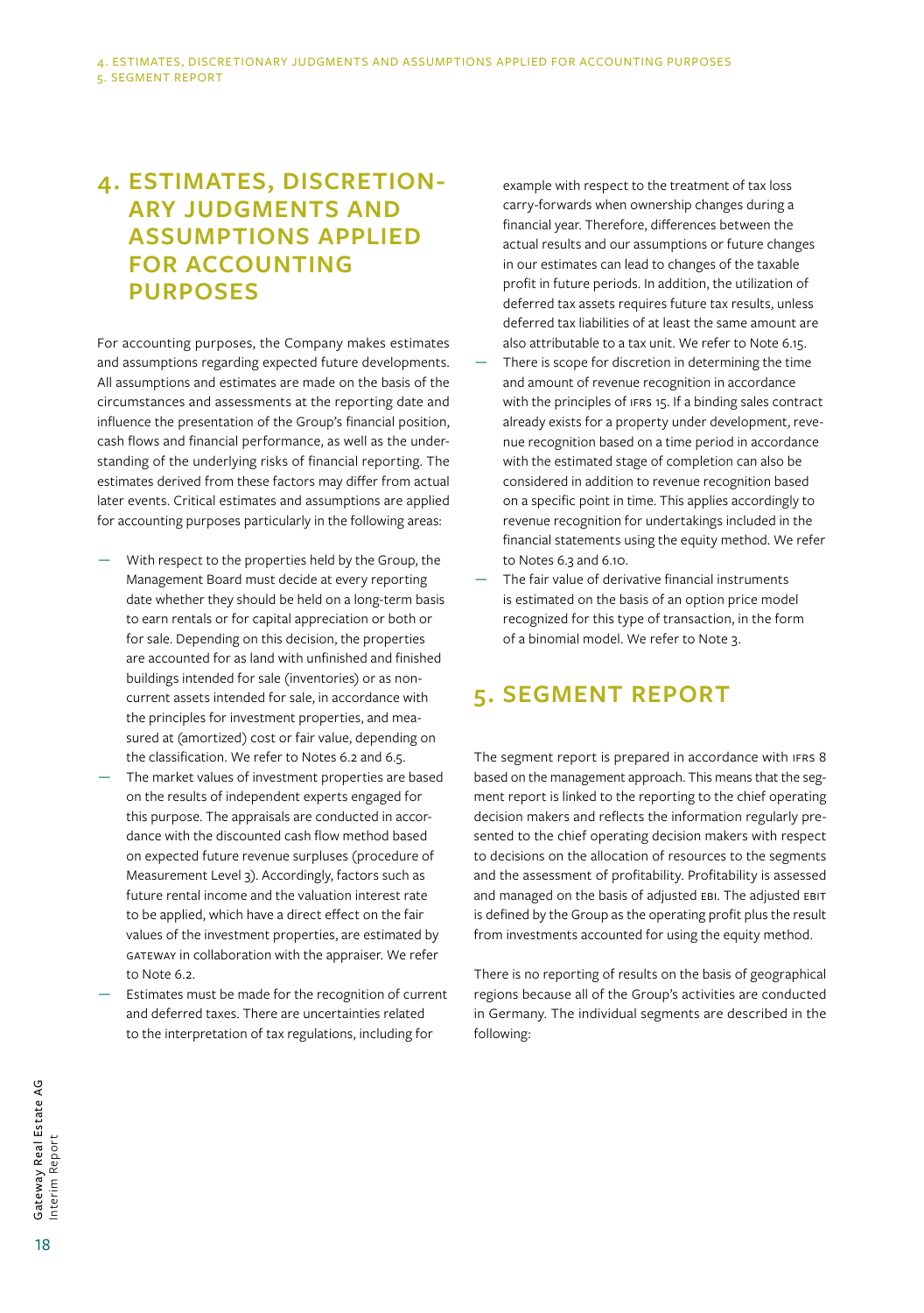- Standing Assets: This segment covers a profitable and diverse portfolio of existing properties. This portfolio comprises properties acquired prior to the acquisition of Development Partner AG in October 2018. The segment revenues consist primarily of rental income from the investment properties.
- **Commercial Properties Development:** The development activities for commercial properties are combined in the Commercial Properties segment. The objective of this segment is to develop attractive and high-quality office buildings with modern architecture and flexible usage formats. Geographically, these activities are concentrated on the top 7 cities in Germany (i.e. Berlin, Cologne, Düsseldorf, Frankfurt, Hamburg, Munich and Stuttgart) and selected metropolitan areas such as Nuremberg.
- **Residential Properties Development:** In the Residential Development segment, the Group concentrates on development activities in selected metropolitan regions in Germany, normally cities with a population of at least 100,000, such as Dresden, Berlin, Erfurt, Frankfurt am Main, Leipzig and Munich. The focus here is on the new construction of medium-sized apartment

buildings for modern living and mixed-use properties and real estate. Joint ventures with local project developers and general contractors are regularly established in this segment. In future, however, the Group wants to develop the majority of its assets on its own. Although the size of the segment does not require any separate reporting, it has been included because it is considered a potential growth segment, which will make considerable contributions to the group's revenues in future.

The segment information is determined on the basis of the accounting policies used in the consolidated financial statements. Segment assets as well as revenues and expenses resulting from intersegmental transactions are eliminated in the column "consolidation."

Approximately 47% of revenues with third parties (external revenues) originate from rental revenues from investment properties (Standing Assets segment) and rent revenues from inventory properties (Commercial Properties Development segment).

|                                                    |                        |                                                |                                                        |               | 31.03.2019 |
|----------------------------------------------------|------------------------|------------------------------------------------|--------------------------------------------------------|---------------|------------|
| in $f$ thousand                                    | <b>Standing Assets</b> | Commercial<br><b>Properties</b><br>Development | <b>Residential</b><br><b>Properties</b><br>Development | Consolidation | Group      |
| Revenues with third parties<br>(external revenues) | 10,259                 | 1,352                                          |                                                        |               | 11,611     |
| Intersegment revenues<br>(internal revenues)       |                        |                                                |                                                        |               |            |
| Revenues                                           | 10,259                 | 1,352                                          |                                                        |               | 11,611     |
| Segment result (operating profit)                  | 2,438                  | 4,195                                          | 362                                                    | $\mathcal{P}$ | 6,997      |
| Financial result                                   |                        |                                                |                                                        |               | $-9,330$   |
| Profit (loss) before income taxes                  |                        |                                                |                                                        |               | $-2,333$   |

31.03.2018

| in $\epsilon$ thousand                             | <b>Standing Assets</b> | Commercial<br>Properties<br>Development | Residential<br>Properties<br>Development | Consolidation | Group    |
|----------------------------------------------------|------------------------|-----------------------------------------|------------------------------------------|---------------|----------|
| Revenues with third parties<br>(external revenues) |                        | 3,028                                   |                                          |               | 3,028    |
| Intersegment revenues<br>(internal revenues)       |                        |                                         |                                          |               |          |
| Revenues                                           |                        | 3,028                                   |                                          |               | 3,028    |
| Segment result (operating profit)                  |                        | 5,271                                   |                                          |               | 5,271    |
| Financial result                                   |                        |                                         |                                          |               | $-6,499$ |
| Profit (loss) before income taxes                  |                        |                                         |                                          |               | $-1,288$ |
|                                                    |                        |                                         |                                          |               |          |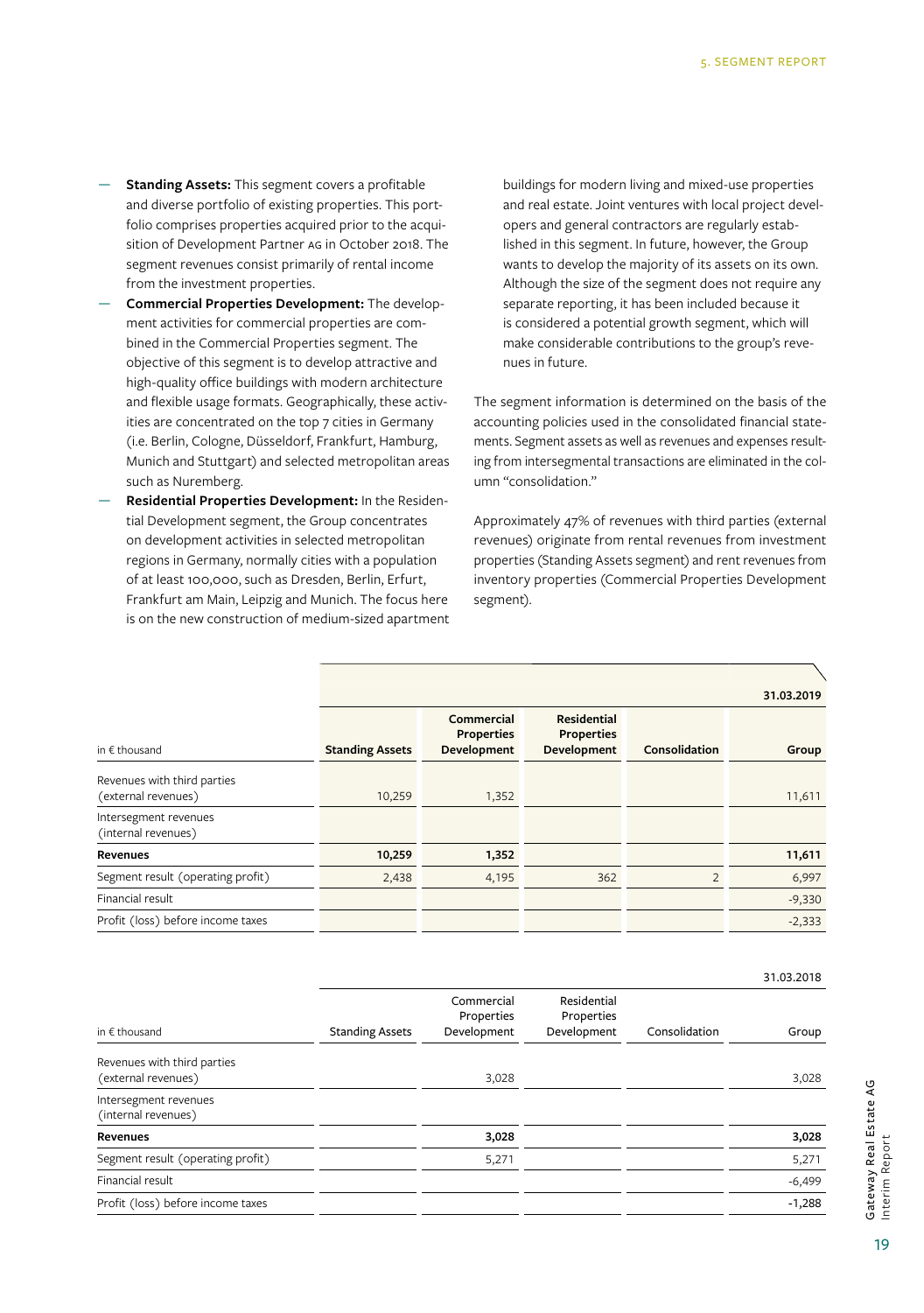The goodwill acquired within the framework of the reverse acquisition of GATEWAY by Development Partner AG in the amount of €39,881 thousand has not yet been allocated and is therefore reported in the column "Assets not allocated."

|                        |                        |                                                |                                                 |                        |               | 31.03.2019 |
|------------------------|------------------------|------------------------------------------------|-------------------------------------------------|------------------------|---------------|------------|
| in $\epsilon$ thousand | <b>Standing Assets</b> | Commercial<br><b>Properties</b><br>Development | Residential<br><b>Properties</b><br>Development | Asset not<br>allocated | Consolidation | Group      |
| Segment assets         | 317,582                | 355,860                                        | 72,503                                          | 39,881                 | $-11,545$     | 774,282    |
| Segment liabilities    | 245,813                | 318,875                                        | 70,544                                          |                        | $-6,486$      | 628,747    |

|                        |                        |                                         |                                          |                        |               | 31.12.2018 |
|------------------------|------------------------|-----------------------------------------|------------------------------------------|------------------------|---------------|------------|
| in $\epsilon$ thousand | <b>Standing Assets</b> | Commercial<br>Properties<br>Development | Residential<br>Properties<br>Development | Asset not<br>allocated | Consolidation | Group      |
| Segment assets         | 354,443                | 345,711                                 | 69.624                                   | 39,881                 | $-11,043$     | 798,616    |
| Segment liabilities    | 282,958                | 306,481                                 | 66,820                                   |                        | $-6,070$      | 650,189    |

# **6. ADDITIONAL NOTES TO THE ITEMS OF THE INTERIM CONSOLIDATED FINANCIAL STATEMENTS**

### **6.1 Intangible assets**

Intangible assets can be broken down as follows:

| in $f$ thousand         | 31.03.2019 | 31.12.2018 |
|-------------------------|------------|------------|
| Goodwill                | 39,881     | 39,881     |
| Other intangible assets | 16         | 19         |
|                         | 39,897     | 39,900     |

By way of an agreement dated July 9, 2018 and taking effect as of October 5, 2018, SN Beteiligungen Holding AG contributed the shares in Development Partner AG into GATEWAY and, as consideration, acquired 148,610,491 shares in the Company. This reverse acquisition led to the goodwill reported under intangible assets.

There has not yet been an allocation of the goodwill acquired within the context of the reverse acquisition of GATEWAY by Development Partner (€39,881 thousand). This corresponds to the provisional purchase price allocation, which has not been completed, but instead has to be considered provisional within the meaning of IFRS 3.45 et seq. since the investment properties (in particular the April portfolio, which was added only shortly before the reverse acquisition) were only measured on a provisional basis. This is due to the fact that, on the one hand, not all of the information relevant for an appropriate fair value measurement is currently available and, on the other hand, the integration of the companies is not yet completed.

31.12.2018

#### **6.2 Investment properties**

The development of investment properties is presented in the following table:

in € thousand

| Balance as of 31.12.2018                  | 238,197    |
|-------------------------------------------|------------|
| Reclassifications to assets held for sale | $-139.667$ |
| Balance as of 31.03.2019                  | 98,530     |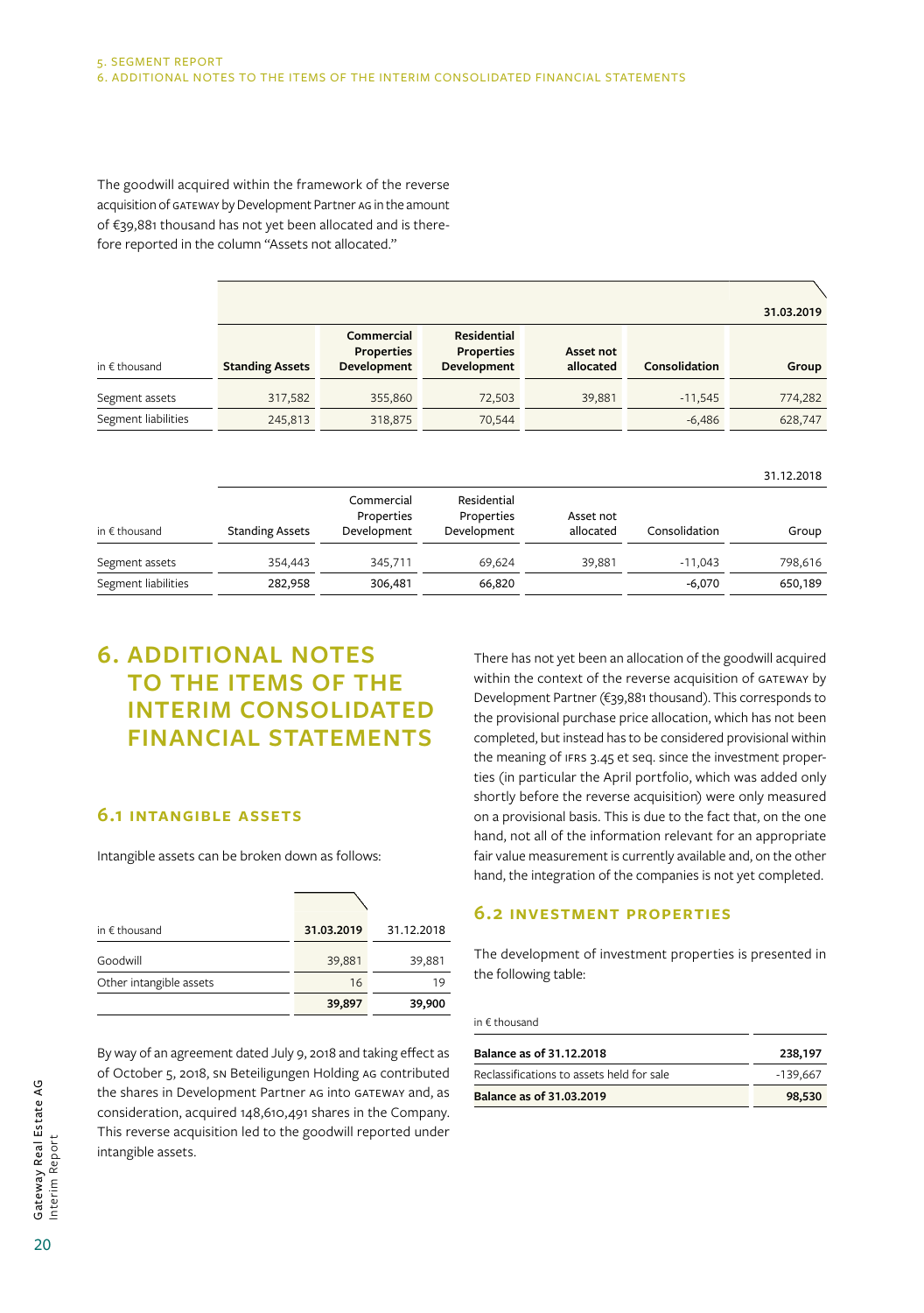The reclassification to the item "Non-current assets held for sale" refers to properties of the following companies:

#### **Company**

- GTY 1te Düsseldorf KG
- GTY 1te Siegen KG
- GTY 1te Bünde KG
- GTY 1te Dresden KG
- GTY 1te Duisburg KG
- GTY 1te Hagen KG
- GTY 1te Hildesheim KG
- $-$  GTY 1te Kassel KG
- GTY 1te Lübeck KG
- GTY 1te Lüdenscheid KG
- GTY 1te Lünen KG
- GTY 1te Minden KG
- GTY 1te Oberhausen KG
- $-$  GTY 1te Pfronten KG
- GTY 1te Rosenheim KG
- GTY 1te Stralsund KG
- GTY 1te Wuppertal KG
- GTY 15te Hamm KG
- GTY 15te Kassel KG
- GTY 15te Dresden KG

For these properties, a sale within twelve months is deemed highly probable or sales contracts exist. These properties are already being actively marketed, which is very promising due to the specific market situation for these properties. The sale prices were used for properties for which a sale agreement already exists. The values determined in the context of the appraisal as of December  31, 2018 were used for the remaining properties. Overall, this procedure did not lead to any fair value adjustments for the remaining properties.

In order to better estimate the effects from the future disposal of held-for-sale assets on income and expenses from operating activities, significant amounts recognized in the statement of profit or loss for the investment properties remaining as of March 31, 2019 are presented as follows:

| in $f$ thousand                                                              | $01.01 -$<br>31.03.2019 |
|------------------------------------------------------------------------------|-------------------------|
| Rental revenues                                                              | 1,390                   |
| Revenues from operating costs                                                | 416                     |
| Administration costs<br>(operating costs, maintenance, administration, etc.) | $-712$                  |
|                                                                              | 1,094                   |
| Thereof fair value Level 3                                                   | 1.094                   |
| Thereof fair value Level 2                                                   |                         |
|                                                                              |                         |

The operating expenses were incurred primarily for leased properties. The expenses allocable to vacant properties are of subordinate importance.

The determination of the fair value was generally based on Level 3 input factors, i.e., factors not based on observable market data (unobservable input factors). For properties for which a binding purchase agreement is already on hand as of the reporting date, the agreed sale prices are applied. In such cases, the fair value is calculated on the basis of Level  2 input factors that can be observed for the asset directly (i.e.  as the price).

### **6.3 Investments accounted for using the equity method**

The composition of the investments accounted for using the equity method is presented in the following table.

| in $f$ thousand                                                                                |        | Associates Joint ventures | Total    |
|------------------------------------------------------------------------------------------------|--------|---------------------------|----------|
| <b>Balance as of</b><br>31.12.2018                                                             | 12,787 | 22,881                    | 35,668   |
| Disposals                                                                                      |        | $-1,665$                  | $-1,665$ |
| Share in the<br>profit (loss)<br>of investments<br>accounted<br>for using the<br>equity method | 435    | $-411$                    | 24       |
| <b>Balance as of</b><br>31.03.2019                                                             | 13,222 | 20,805                    | 34,027   |

Upon the acquisition of the shares in LE Quartier 1 KG, a variable purchase price component was agreed which was based on the generated margin for certain forward sales agreements and was allocated to the relevant assets within the scope of acquisition accounting on the basis of relative fair values of the relevant assets. If revenue is recognized subsequently in the consolidated financial statements of LE Quartier 1 KG in connection with the margins of the corresponding projects, the subsequent recognition under the equity method results in a reversal of amounts already recognized regarding the purchase price components. As a result, these realized margins are therefore no longer accounted for in full as shares in the profit or loss of investments accounted for using the equity method.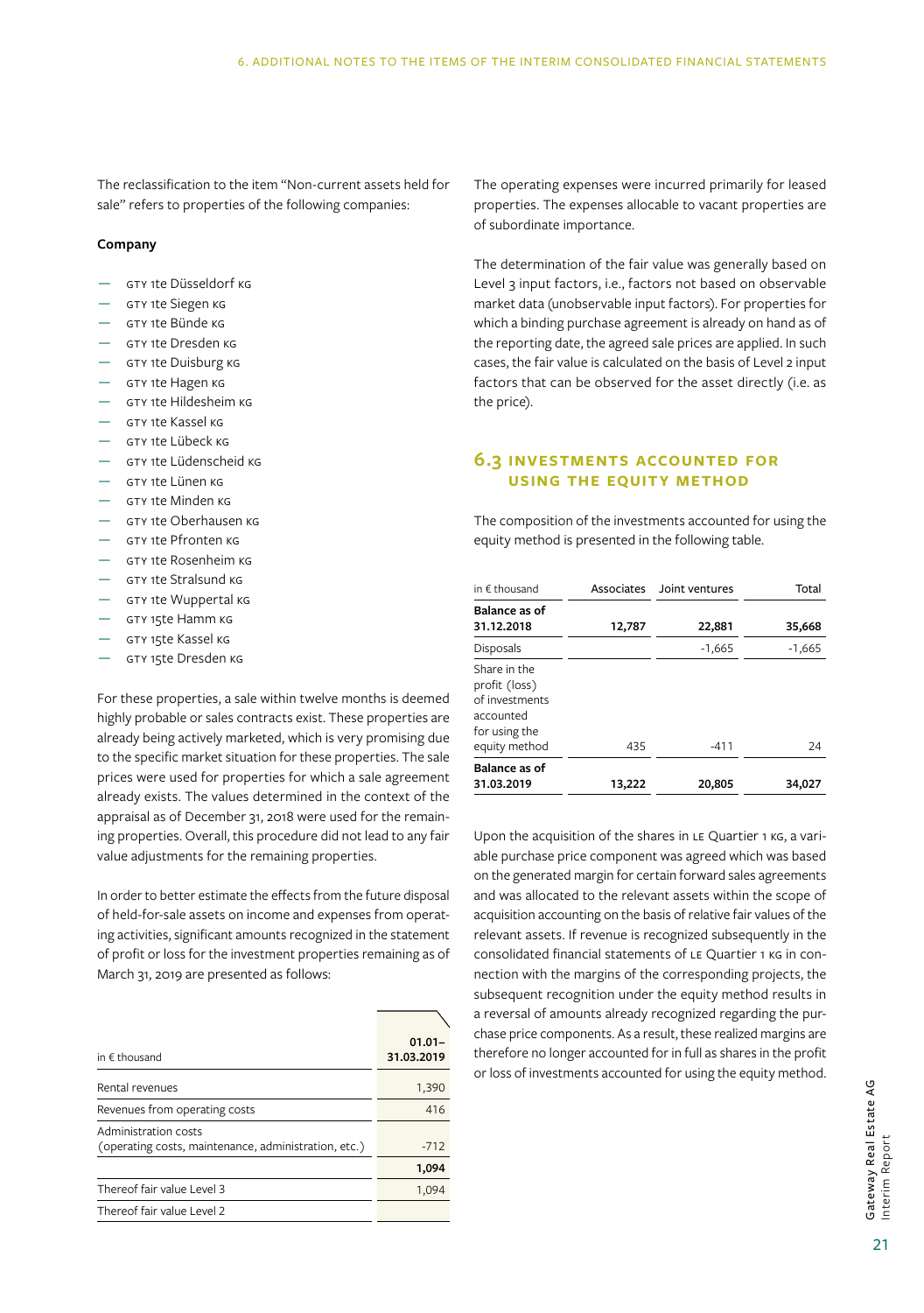### **6.4 Inventories**

The Group's inventories as of the reporting date consisted of the capitalized construction costs (including construction period interest) of inventory properties, which are measured at the lower of amortized cost or net realizable value in accordance with IAS 2. Construction period interest in the amount of €6,459 thousand were capitalized as part of the construction costs in the first quarter of 2019.

The total carrying amount of all inventory properties as of the March 31, 2019 total €351,002 thousand. Due to its focus on developing properties and the related sale of multiple inventory properties, the Group has further expanded its inventories. The inventory properties mainly consist of Projektentwicklung Breite Gasse GmbH (€84,308 thousand), Immobilienbeteiligungsgesellschaft am Kennedydamm mbH (€70,119 thousand) and Projektentwicklung Michaelkirchstraße GmbH (€41,279 thousand).

The development of inventories is presented in the table below:

| in $\epsilon$ thousand                   | 31.03.2019 | 31.12.2018 |
|------------------------------------------|------------|------------|
| GTY 1te Bochum GmbH & Co. KG             |            | 4,068      |
| Imm.Bet.Ges. Kennedydamm mbH             | 70,119     | 68,678     |
| Immobiliengesellschaft<br>Kennedydamm KG |            |            |
| PE Breite Gasse GmbH                     | 84,308     | 81,809     |
| PE Rudolfplatz GmbH                      | 32,822     | 30,819     |
| PE Brotstraße GmbH                       | 4,148      | 4,078      |
| PE Uerdinger Str. Office GmbH            | 15,711     | 15,283     |
| PE Uerdinger Str. Residential GmbH       | 2,436      | 2,427      |
| PE Michaelkirchstr. GmbH                 | 41,279     | 41,188     |
| PE Michaelkirchstr. Bet.Ges. mbH         | 6,379      | 4,754      |
| PE Himmelgeister Straße I GmbH           | 2,947      | 2,377      |
| PE Himmelgeister Straße II GmbH          | 1,607      | 1,606      |
| MUC Airport Living GmbH                  | 14,737     | 12,367     |
| Gew.Park Neufahrn GmbH                   | 17,901     | 17,732     |
| Bet.Ges. Berlin-Heinersdorf 18 GmbH      | 30,332     | 30,238     |
| Movingstairs GmbH                        | 6,884      | 6,884      |
| PE Taunusstr. 52-60 GmbH                 | 19,392     | 18,428     |
|                                          | 351,002    | 342,736    |

### **6.5 Cash and cash equivalents**

Cash and cash equivalents mainly consist of overnight bank deposits and amount to €36,904 thousand as of March 31,  2019 (December 31, 2018: €73,931 thousand).

#### **6.6 Assets held for sale**

The assets held for sale changed as follows.

in € thousand

| <b>Balance as of 31.12.2018</b>              | 35,590   |
|----------------------------------------------|----------|
| Reclassifications from investment properties | 139,667  |
| <b>Disposals</b>                             | $-7,300$ |
| Changes in market value                      | 1,770    |
| Other assets included in the disposal group  | 12,799   |
| Balance as of 31.03.2019                     | 182,526  |

We refer to Note 6.2 regarding reclassifications from investment properties.

The measurement of the properties reported here was based on the procedure used for investment properties. The sale prices were used for properties for which a sale agreement already exists. The values determined in the context of the appraisal as of December 31, 2018 were used for the remaining properties. Overall, this procedure led to a fair value adjustment of €1,770 thousand recognized through profit or loss in the reporting period. As of the reporting date, the properties reported here had a fair value of €169,727 thousand.

As of March 31, 2019, other assets also had to be reported in this item since it can be deduced from a materializing sale process that the criteria of a disposal group within the meaning of IFRS 5 are met. The following table shows the companies that can be allocated to a corresponding disposal group.

#### **Stand-alone sale**

- Gateway Vierte GmbH
- Gateway Fünfte GmbH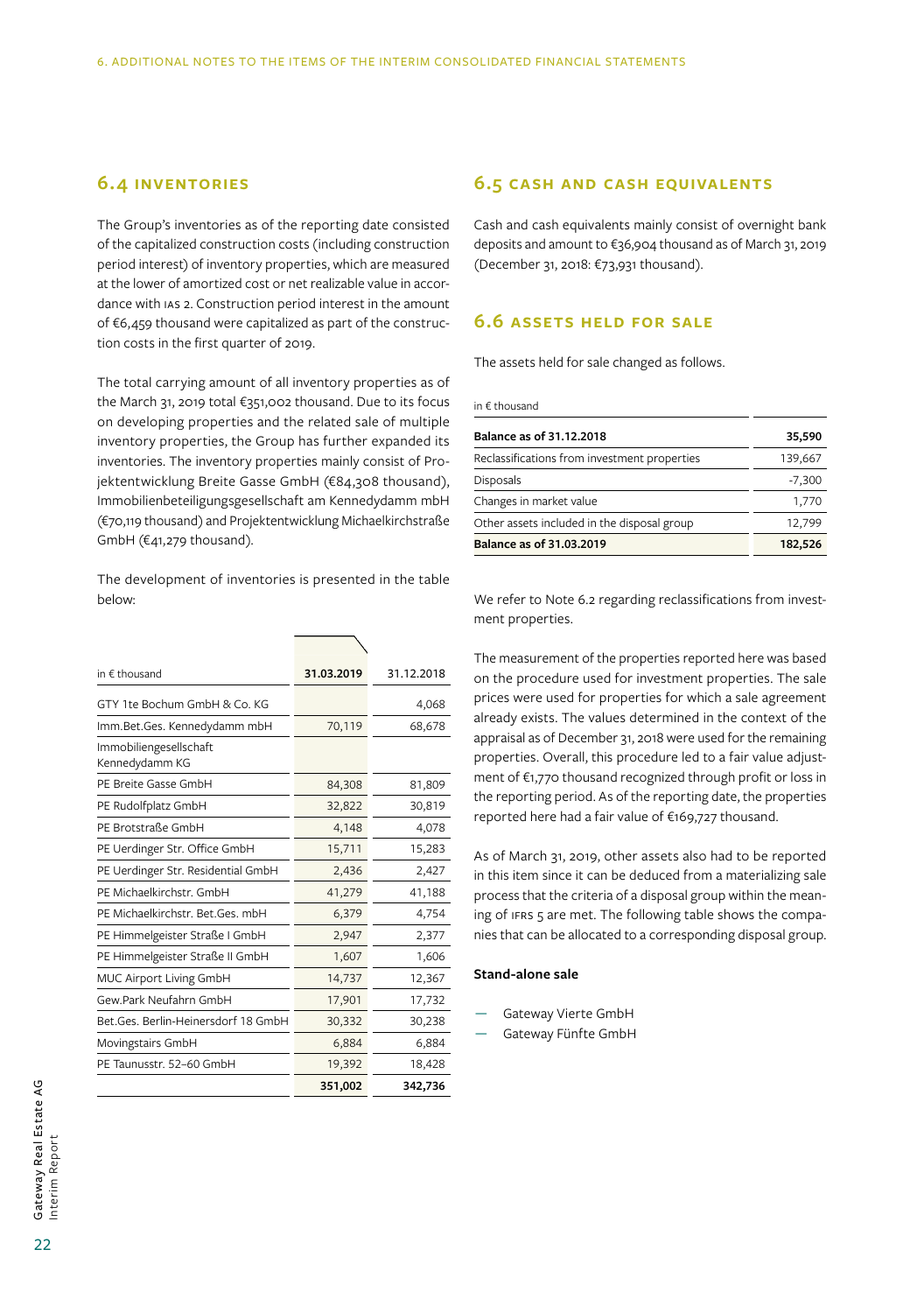#### **Disposal group**

- Gateway Sechste GmbH
- GTY 1te Düsseldorf KG
- GTY 1te Siegen KG
- GTY 1te Bünde KG
- GTY 1te Dresden KG
- GTY 1te Duisburg KG
- GTY 1te Hagen KG
- GTY 1te Hildesheim KG
- GTY 1te Kassel KG
- GTY 1te Lübeck KG
- GTY 1te Lüdenscheid KG
- GTY 1te Lünen KG
- GTY 1te Minden KG
- GTY 1te Oberhausen KG
- GTY 1te Pfronten KG
- GTY 1te Rosenheim KG
- GTY 1te Stralsund KG
- GTY 1te Wuppertal KG
- GTY 15te Hamm KG
- GTY 15te Kassel KG
- GTY 15te Dresden KG

In order to better estimate the effects from the future disposal of held-for-sale assets on income and expenses from operating activities, significant amounts recognized in the statement of profit or loss for the investment properties reported as heldfor-sale assets are as follows:

| in $f$ thousand                                                              | $01.01 -$<br>31.03.2019 |
|------------------------------------------------------------------------------|-------------------------|
| Rental revenues                                                              | 2,766                   |
| Revenues from operating costs                                                | 600                     |
| Revenues from cost charges to others<br>and building cost subsidies          | 15                      |
| Administration costs<br>(operating costs, maintenance, administration, etc.) | $-1,336$                |
|                                                                              | 2,045                   |

The operating expenses were incurred primarily for leased properties. The expenses allocable to vacant properties are of subordinate importance.

The determination of the fair value was generally based on Level 3 input factors, i.e., factors not based on observable market data (unobservable input factors). For properties for which a binding purchase agreement is already on hand as of the reporting date, the agreed sale prices are applied. In such cases, the fair value is calculated on the basis of Level 2 input factors that can be observed for the asset directly (i.e. as the price).

### **6.7 Equity**

Please refer to the statement of changes in equity for a presentation of the development of equity.

### **6.8 Financial liabilities**

Financial liabilities break down as follows:

| in € thousand                                                       | 31.03.2019 | 31.12.2018 |
|---------------------------------------------------------------------|------------|------------|
| <b>Current financial liabilities</b>                                |            |            |
| Liabilities to banks                                                | 35,587     | 45,797     |
| Liabilities to related companies                                    | 106,560    | 110,860    |
| Liabilities to third parties<br>from corporate bonds                | 38,303     |            |
| Liabilities to third parties<br>from corporate bonds (interest)     | 4,905      |            |
| Liabilities to related companies<br>from corporate bonds            |            | 28,429     |
| Liabilities to related companies<br>from corporate bonds (interest) |            | 5,491      |
| Loans from third parties                                            | 2,766      | 1,085      |
|                                                                     | 188,121    | 191,663    |
| <b>Non-current financial liabilities</b>                            |            |            |
| Liabilities to banks                                                | 171,087    | 248,340    |
| Liabilities to related companies                                    | 9,436      | 24,764     |
| Liabilities to third parties<br>from corporate bonds                | 87,562     |            |
| Liabilities to third parties<br>from corporate bonds (interest)     | 14,133     | 33,810     |
| Liabilities to related companies<br>from corporate bonds            |            | 64,810     |
| Liabilities to related companies<br>from corporate bonds (interest) |            | 11,371     |
| Loans from third parties                                            | 15,940     | 15,203     |
| Limited partners' share,<br>non-controlling interests               | 151        | 151        |
|                                                                     | 298,309    | 398,449    |
|                                                                     |            |            |
| Total                                                               | 486,430    | 590,112    |
|                                                                     |            |            |

Gateway Real Estate AG<br>Interim Report 23Gateway Real Estate AG Interim Report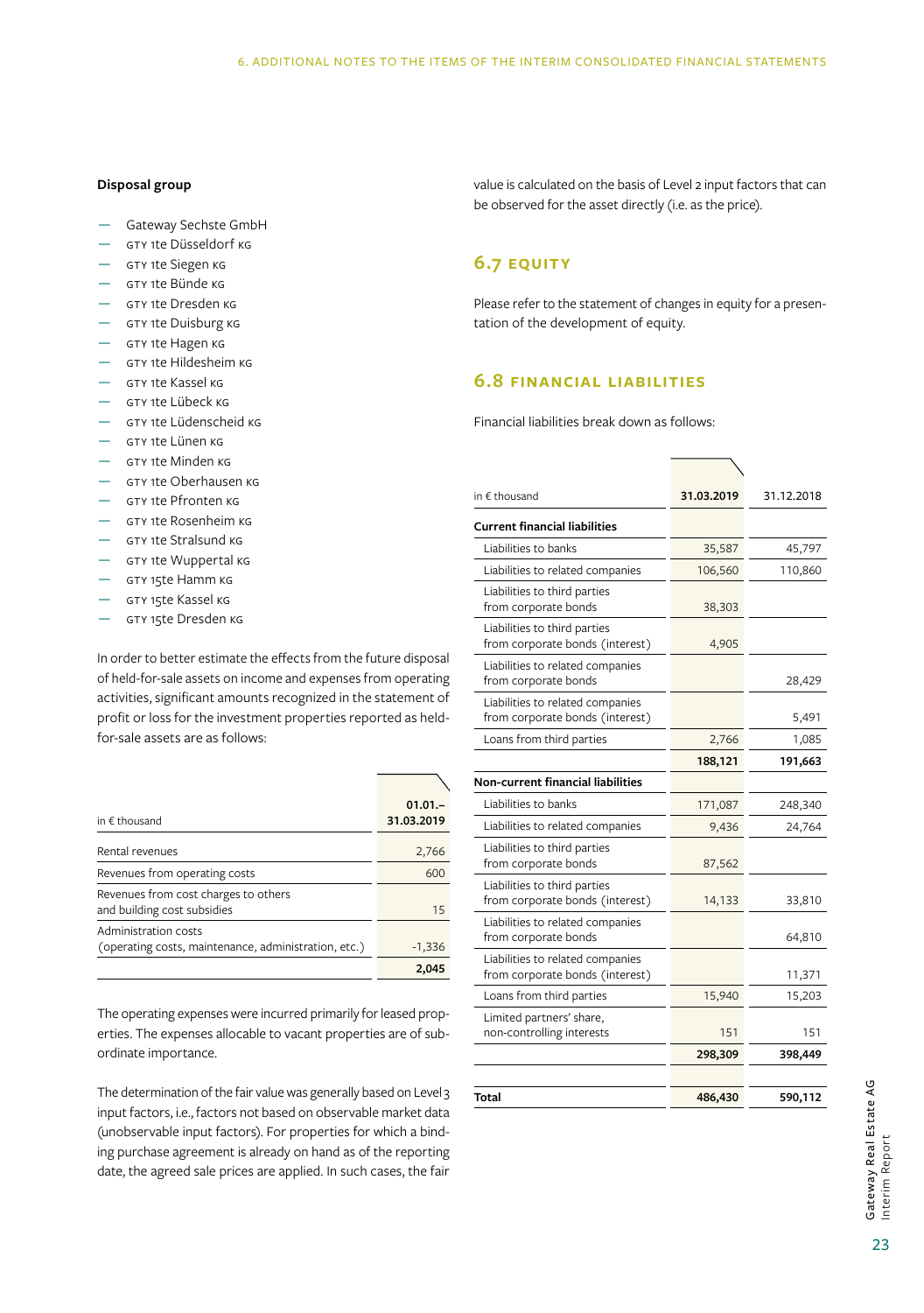The current financial liabilities have a remaining term of up to 12 months. They primarily include the current portion of the liabilities in connection with the acquisition of properties or the financing of the development projects. The terms of the non-current financial liabilities in the amount of €298,309 thousand are longer than one year.

No payment delays or breaches of contract occurred with respect to financial liabilities in the reporting period.

There were no financial liabilities denominated in foreign currencies as of the reporting date, and neither were there any interest rate swaps or other stand-alone derivative financial instruments as of the reporting date.

#### **6.9 Liabilities directly connected with assets held for sale**

The development of the liabilities directly connected with assets held for sale is presented in the following table:

#### in € thousand

| Balance as of 31.12.2018     |        |
|------------------------------|--------|
| <b>Financial liabilities</b> | 84,267 |
| Other liabilities            | 15,493 |
| Balance as of 31.03.2019     | 99,760 |

We refer to Note 6.6 for information on the composition of the assets.

#### **6.10 Revenues**

The Group generated revenues of €11,611 thousand in the period from January 1 to March 31, 2019. GATEWAY mainly generates revenues from the rental of inventory properties and investment properties, the sale of inventory properties, and the provision of services. Operating cost settlements and building subsidies received are other income sources. Specifically, revenues break down as follows:

| in $\epsilon$ thousand                                                                           | $01.01 -$<br>31.03.2019 | $01.01 -$<br>31.03.2018 |
|--------------------------------------------------------------------------------------------------|-------------------------|-------------------------|
| Rental revenues in accordance<br>with IFRS 16                                                    |                         |                         |
| Rental revenues on<br>investment properties                                                      | 1,390                   |                         |
| Rental revenues for<br>IFRS 5 properties                                                         | 2,766                   |                         |
| Rental revenues sub-letting DP AG                                                                | 17                      | 22                      |
| Rental revenues on<br>inventory properties                                                       | 1,319                   | 2,548                   |
|                                                                                                  | 5,492                   | 2,570                   |
| Rental revenues in accordance<br>with IFRS 15                                                    |                         |                         |
| Revenues from the sale<br>of inventory properties                                                | 4,900                   |                         |
| Revenues from operating costs<br>(flat charges, settlements)                                     | 427                     | 198                     |
| Revenues from operating costs<br>(flat charges, settlements) in<br>accordance with IFRS 5        | 600                     |                         |
| Revenues from cost charges to<br>others and building cost subsidies<br>in accordance with IFRS 5 | 15                      |                         |
| Revenues from services                                                                           | 145                     | 260                     |
| Other                                                                                            | 32                      |                         |
| thereof over time                                                                                | 145                     | 260                     |
| thereof at a point in time                                                                       | 5,974                   | 198                     |
|                                                                                                  | 6,119                   | 458                     |
|                                                                                                  |                         |                         |
| Total                                                                                            | 11,611                  | 3,028                   |

Of the overall revenues, €6,119 thousand fall under the scope of IFRS 15 and €5,492 thousand fall under the scope of IFRS 16. Revenues under the scope of IFRS 15, with the exception of revenues from services (management services agreements), are recognized at a certain point in time. In contrast, revenues related to associated companies and joint ventures are mainly recognized over time.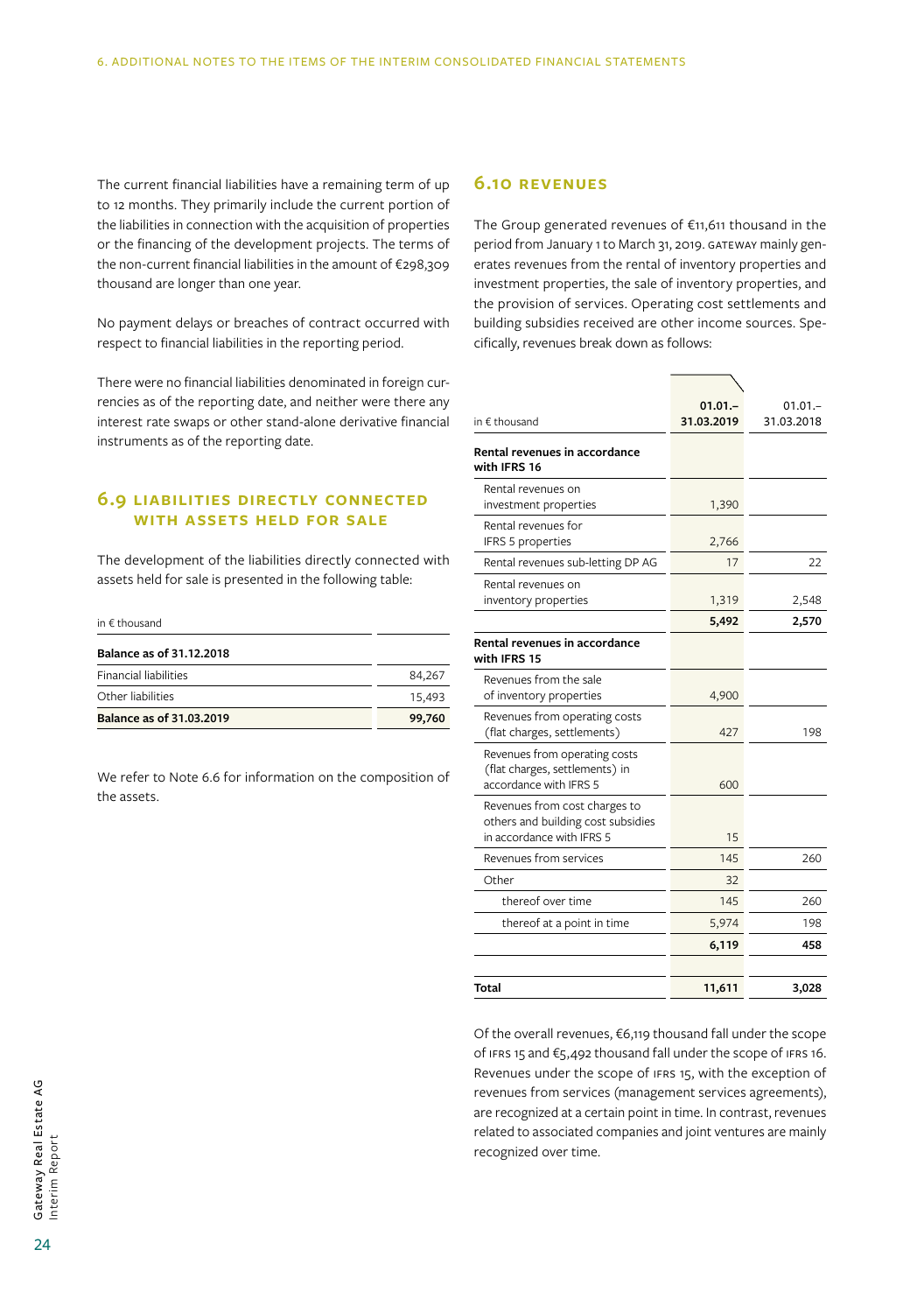### **6.11 Changes in inventory**

The change in inventory relates to the capitalized production costs for the inventory properties, which include €6,459 thousand (March 31, 2018: €5,827 thousand) in capitalized interest on borrowed capital. The main changes in inventory resulted from the companies Projektentwicklung Breite Gasse GmbH (€2,534 thousand), MUC Airport Living GmbH (€2,370 thousand) and Projektentwicklung Rudolfplatz GmbH (€2,053 thousand). The change in inventory is reduced by the sale of the inventory property Projektentwicklung Bochum. The specific breakdown of changes in inventory is presented in the table below:

| in $\epsilon$ thousand                                                                                        | $01.01 -$<br>31.03.2019 | $01.01 -$<br>31.03.2018 |
|---------------------------------------------------------------------------------------------------------------|-------------------------|-------------------------|
| Increase in inventory due to con-<br>struction activity and capitalization<br>of interest on borrowed capital | 12,334                  | 6,898                   |
| Sale of inventory properties                                                                                  | $-4,068$                |                         |
|                                                                                                               | 8,266                   | 6.898                   |

### **6.13 Other operating income and expenses**

Other operating income includes the following amounts:

| in € thousand                                                                 | $01.01 -$<br>31.03.2019 | $01.01 -$<br>31.03.2018 |
|-------------------------------------------------------------------------------|-------------------------|-------------------------|
| Proceeds from sale of investments<br>accounted for using the equity<br>method | 465                     |                         |
| Income from the reversal<br>of provisions                                     | 90                      |                         |
| Insurance compensation, indemnity                                             | 168                     | 1                       |
| Costs charged to others                                                       | 91                      |                         |
| Other income from<br>internal settlement                                      |                         | 5                       |
| Other in-kind benefits charged<br>for motor vehicles                          | 34                      | 37                      |
| Reimbursement expense<br>compensation                                         | 14                      | 15                      |
| Income from the reduction<br>of liabilities                                   | 59                      |                         |
| Other                                                                         | 36                      |                         |
|                                                                               | 956                     | 58                      |

## **6.12 Cost of materials**

The reported cost of materials primarily comprises the production costs of the inventory properties, the acquisition costs for land, and the administration costs for the rented properties. This item breaks down as follows:

| in $f$ thousand            | $01.01 -$<br>31.03.2019 | $01.01 -$<br>31.03.2018 |
|----------------------------|-------------------------|-------------------------|
| Acquisition costs of land  | 445                     |                         |
| Purchased services         | 2,973                   | 786                     |
| Professional fees/projects | 1,215                   | 1,048                   |
| Other project costs        | 4                       |                         |
| Administration costs       | 2,069                   |                         |
| Other construction costs   | 1,540                   | 35                      |
|                            | 8,245                   | 1,869                   |

The amount of €465 thousand originate from the sale of Berlin Marienfelde Südmeile Objekt GmbH, which is accounted for using the equity method.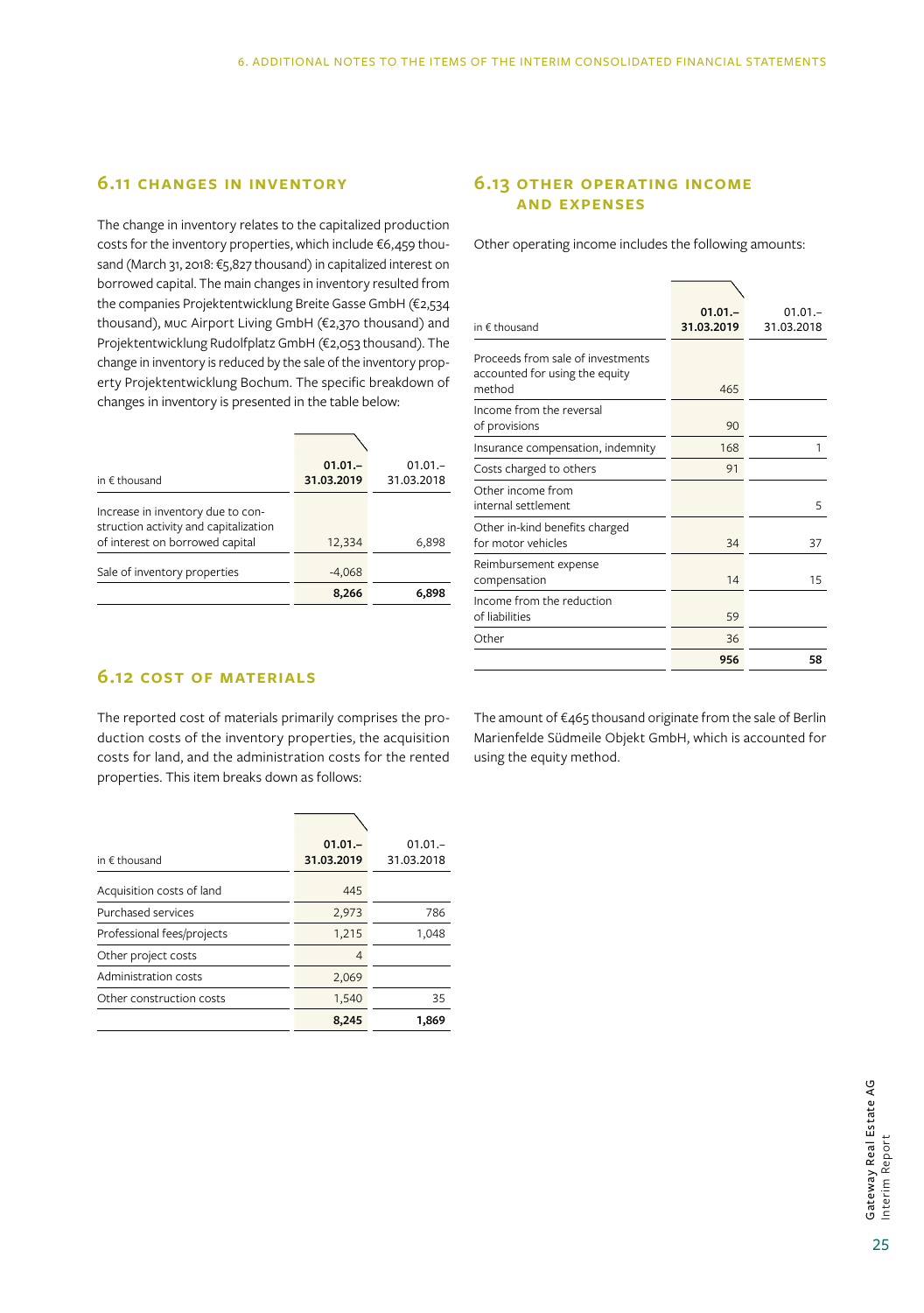| in $\epsilon$ thousand                                    | $01.01 -$<br>31.03.2019 | $01.01 -$<br>31.03.2018 |
|-----------------------------------------------------------|-------------------------|-------------------------|
| Legal and consulting expenses                             | 375                     | 55                      |
| Advertising, travel and<br>motor vehicle expenses         | 465                     | 430                     |
| Accounting, financial statements<br>and auditing expenses | 1,456                   | 17                      |
| Space costs                                               | 146                     | 115                     |
| IT, office and communication<br>expenses                  | 54                      | 13                      |
| Insurance, premiums and dues                              | 60                      | 76                      |
| Costs for termination of a<br>purchase contract           | 600                     |                         |
| Purchase price adjustment                                 | 454                     |                         |
| Advertising expenses property                             | 50                      | 7                       |
| Replacement space for a let property                      | 37                      |                         |
| Other project development expenses                        | 45                      | 30                      |
| Purchased services                                        | 99                      | 138                     |
| Tenant brokerage commission                               | 340                     |                         |
| Appraiser expenses                                        |                         | 9                       |
| Continuing education expenses                             | 21                      | 31                      |
| Other financing expenses                                  | $\overline{2}$          |                         |
| Disposal losses                                           | 13                      |                         |
| Other tax expenses                                        | 8                       |                         |
| Prior-period expenses                                     | 67                      |                         |
| Other                                                     | 419                     | 59                      |
|                                                           | 4,711                   | 980                     |

Other operating expenses include the following amounts:

## **6.14 Financial result**

Net interest income can be broken down as follows:

| in $f$ thousand                                                  | $01.01 -$<br>31.03.2019 | $01.01 -$<br>31.03.2018 |
|------------------------------------------------------------------|-------------------------|-------------------------|
| Interest income                                                  | 212                     | 107                     |
| Interest expenses                                                | $-9,566$                | $-6,606$                |
| Profit and loss from companies<br>accounted for using the equity |                         |                         |
| method                                                           | 24                      |                         |
|                                                                  | $-9,330$                | -6.499                  |

The interest expenses predominantly result from borrowing to finance the development projects as well as inventory properties. An amount of €6,459 thousand of these interest expenses were capitalized (see Note 6.11). The profit and loss shares in companies accounted for using the equity method are explained in Note 6.3.

#### **6.15 Income tax expense**

The income tax expense for the first quarter 2019 amounts to €498 thousand (Q1 2018: €18 thousand). The effective tax rate of 19.1% was mainly influenced by changes in valuation adjustments of deferred tax assets on loss carryforwards, tax-exempt income as well as non-tax-deductible expenses (particularly interest expenses). The tax rate for the first quarter 2018 was 1.5%.

### **6.16 Earnings per share**

The basic earnings per share are as follows:

| Earnings per share | $-0.02$    | $-0.08$    |
|--------------------|------------|------------|
| in $\epsilon$      | 31.03.2019 | 31.03.2018 |
|                    | $01.01 -$  | $01.01 -$  |
|                    |            |            |

The basic earnings per share is calculated as the quotient of the profit attributable to the shareholders of the parent company and the average number of shares outstanding during the financial year: In the current financial year, no additional shares were issued up to March 31, 2019, resulting in an average number of outstanding shares is 169,785,000.

The calculation basis for earnings per share is summarized in the following table. Basic earnings per share correspond to diluted earnings per share since there are no dilution effects.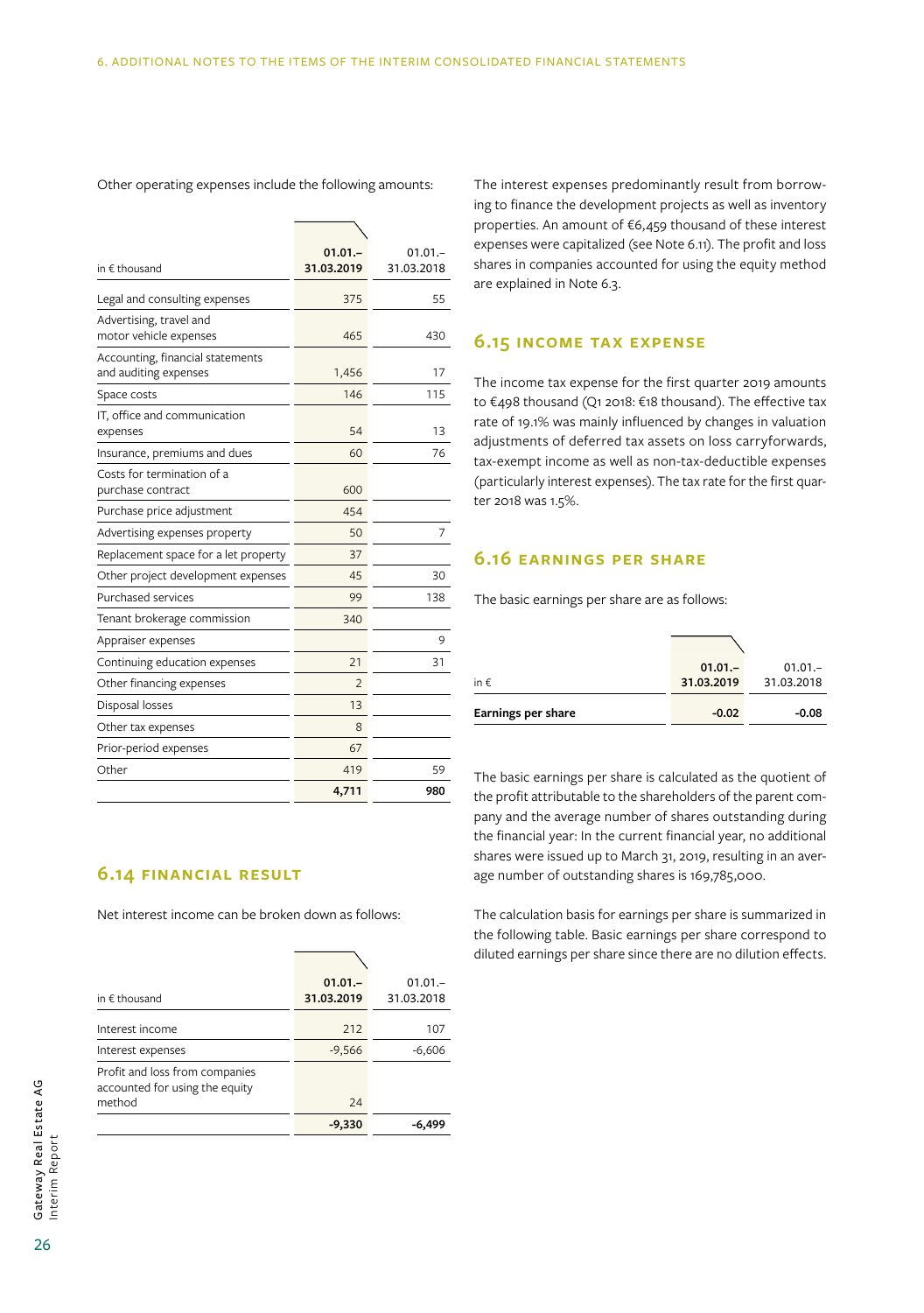| in $\epsilon$ thousand                               | $01.01 -$<br>31.03.2019 | $01.01 -$<br>31.03.2018 |
|------------------------------------------------------|-------------------------|-------------------------|
| Attribution of profit to                             |                         |                         |
| common shareholders                                  |                         |                         |
| Loss attributable to owners<br>of the parent company | $-2,836$                | $-1,601$                |
| Loss attributable to holders<br>of common shares     | $-2,836$                | $-1,601$                |
|                                                      |                         |                         |
|                                                      |                         |                         |
|                                                      | $01.01 -$               | $01.01 -$               |
| in thousands of shares                               | 31.03.2019              | 31.03.2018              |
| <b>B.</b> Weighted average                           |                         |                         |
| of common shares                                     | 169,785                 | 21,175                  |

#### **6.17 Related party transactions**

#### **A. Parent company and ultimate controlling party**

Development Partner AG was acquired by SN Beteiligungen Holding AG by way of contract dated July 28, 2017. By way of an agreement dated July 9, 2018 and taking effect as of October 5, 2018, SN Beteiligungen Holding AG contributed the shares in Development Partner AG into GATEWAY and, as consideration, acquired 148,610,491 shares in the Company. This corresponds to a majority interest in SN Beteiligungen Holding AG of 87.5% in GATEWAY. SN Beteiligungen Holding AG is controlled by Norbert Ketterer. GATEWAY is therefore also controlled by Norbert Ketterer.

#### **B. Related party relationships**

We are not aware of any material transactions with related parties during the reporting periods Q1 2019 and Q1 2018.

### **6.18 Significant events after the reporting date**

On April 10, 2019, GATEWAY placed 16,895,939 new shares from the capital increase announced on March 20, 2019 at a placement price of €4.00 per share within the context of an international private placement for institutional investors. Within the framework of the private placement, 28 million of the Company's shares held by the main shareholder, sn Beteiligungen Holding AG, were placed with institutional investors at the placement price. The total issuing volume of the private placement was approximately €180.0 million. The partial exercise of the greenshoe option will result in a free float of approximately  25%. The gross issue proceeds received by the Company within the context of the private placement amount to €67.6 million.

As a result of the placement, GATEWAY is listed in the Prime Standard of the Frankfurt Stock Exchange and, accordingly, classified as a publicly-traded company.

By way of a purchase agreement dated April 26, 2019, GATEWAY sold one of its standing assets in Düsseldorf. This resulted in a cash inflow of approximately €3.1 million, based on the preliminary purchase price calculation.

In April 2019, GATEWAY acquired a plot of land with a ground area of around 69,000 square meters. Development Partner AG, a wholly-owned subsidiary of Gateway Real Estate AG, plans to develop the new IBM technology campus on this site. The two locations of the IBM Group in Böblingen and Ehningen will be combined at the Ehningen site. After completion, scheduled for 2021, the campus will host some 3,500 employees on a rentable area of around 42,000 sqm. Gateway expects to achieve a planned EBITDA margin of at least 25% in connection with this project.

Frankfurt am Main, May 31, 2019

(The Management Board)